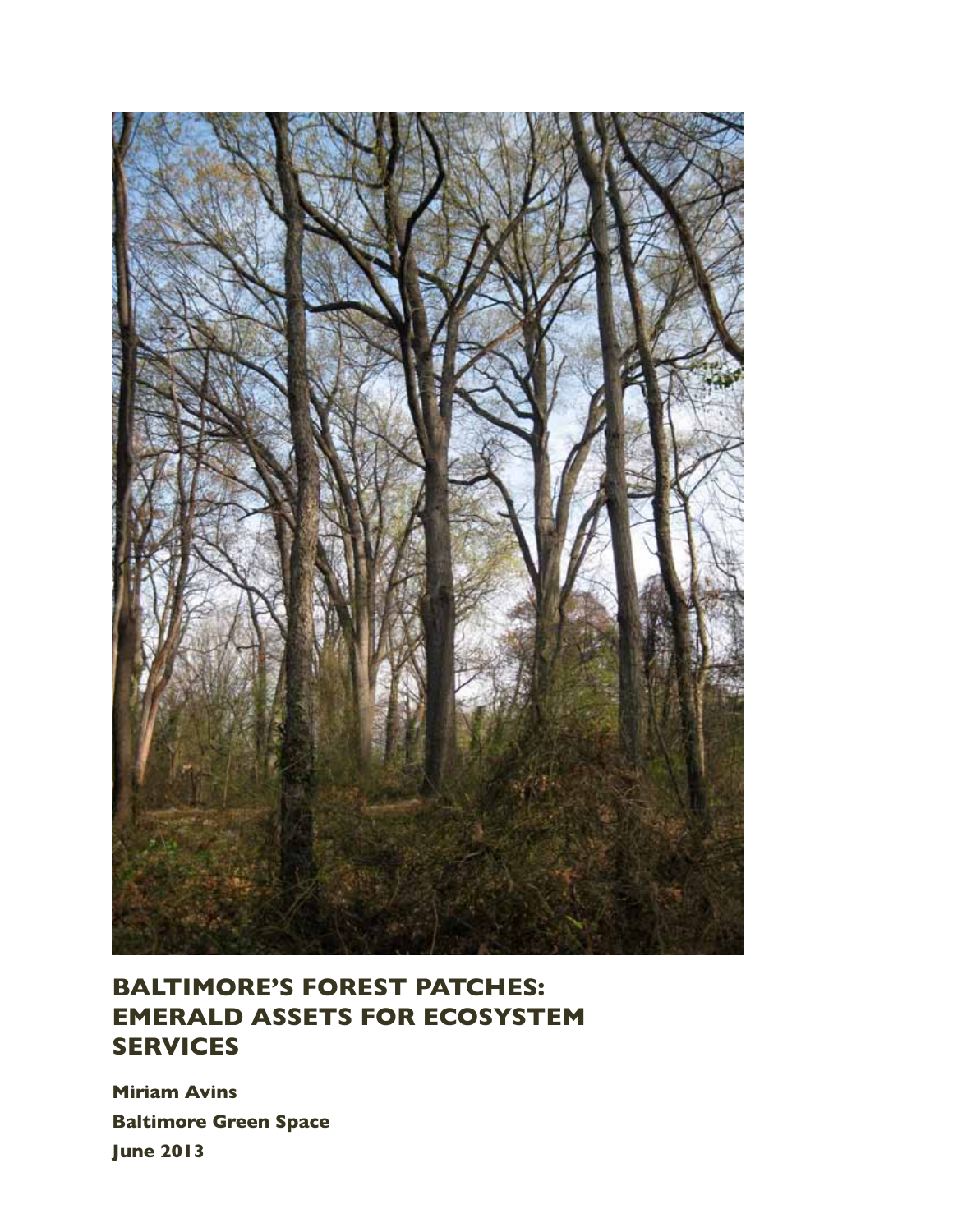Baltimore Green Space gratefully acknowledges support from numerous partners who provided funding or expertise. Thanks are due to the Rauch Foundation; the Fund for Change; The U.S. Forest Service, and most especially David Nowak, Ian Yesilonis, and Jarlath O'Neill-Dunne; the Parks & People Foundation, and particularly Guy Hager; Matthew Baker of the University of Maryland, Baltimore County; Thom Myers; the Baltimore Office of Sustainability and the Departments of Planning and of Public Works, whose staff patiently answered questions; Delegate Mary Washington; and Mike Hudson. We are proud to work and learn with resident forest patch stewards, including Mabel Smith, Charles Brown, Helene Perry, Cathy Browhan, Henashena Hayes, Stephen Cotton, Denise Blackwell, Butch Berry, Janet Abramovitz, and Randy Baker. Miriam Avins particularly thanks Katie Lautar for her research assistance and Jason Hesch for his GIS analysis and map-making.



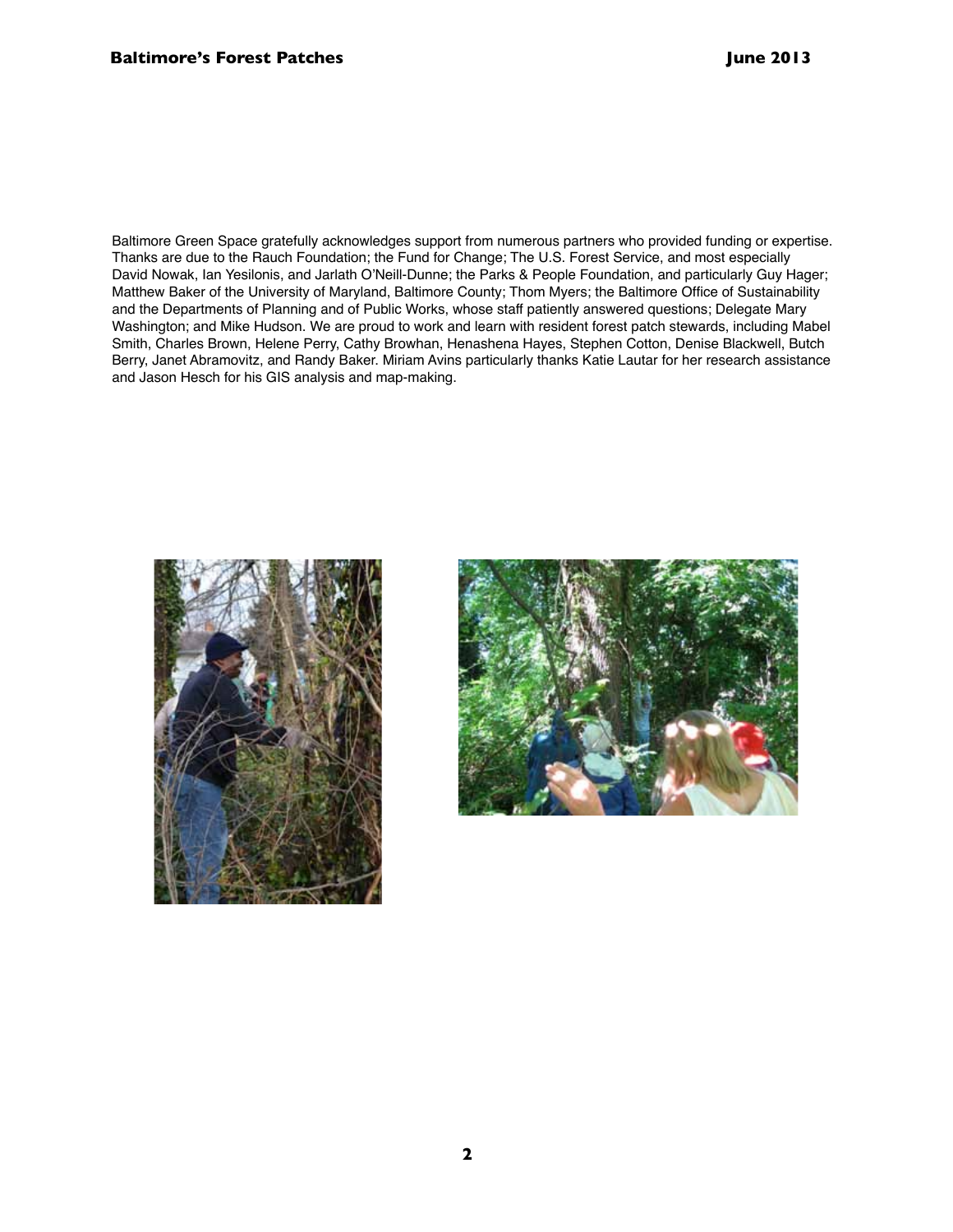## **EXECUTIVE SUMMARY**

• Forest Patches – areas of canopy at least 10,000 square feet – make up 34 percent of Baltimore's tree canopy. Twenty percent of Baltimore's tree canopy is in forest patches outside parks. Trees, and forest patches in particular, provide important ecosystem services such as cleaning stormwater and air, cooling the air, and removing carbon from the atmosphere. They provide food and habitat to wildlife and migratory birds. They can provide a venue for education and community involvement. There is also the potential for agroforestry (growing or harvesting foods and fibers in a forest).

• Many of Baltimore City's forest patches are fragmented by multiple ownership, some are partially in "paper" streets or alleys (these are rights-of-way on City plats that have never been built), and few are recognized as forest or as having value by anyone but nearby residents.

• Forest patches often exist because the land they are on is not appropriate for development. These lands can include steep slopes, wetlands, underground springs and floodplains. Because they are not recently disturbed, they often are home to large trees that are not offspring of modern nursery stock. In addition to the benefits large trees provide, they are good sources of local, native seeds.

• Because of their size or multiple ownership, Baltimore's forest patches are vulnerable to development. Few of the patches are protected by the current network of state and city regulations that protect trees and forest. New tools are needed.

## **RECOMMENDATIONS**

Baltimore City lacks the appropriate tools to protect forest patches from destruction. This section identifies four goals for forest patch preservation and 14 strategies to meet these goals.

## **Goal 1. Improve Forest Patch Data**

**Strategy 1A: Document and inventory Baltimore's forest patches.** This white paper and expected follow-up work by Baltimore Green Space on a more detailed "forest patch atlas" are good first steps. Resources of the Planning Department may be helpful in developing a full inventory.

### **Strategy 1B: Determine financial value of forest patches and the cost of care.**

"Gray" infrastructure such as roads, stormwater facilities, and power plants all require continual investment. So does "green" infrastructure, such as streams, street trees, and forest patches. In an urban environment, nature cannot take care of itself without a helping hand – and that costs money. We can underline the need for reinvestment in our forest patches by attaching a financial value to them. Such an analysis should show: the value of forest patches' environmental services if they were provided by "gray" infrastructure; the forest patches' replacement costs; the investments needed to maintain forest quality (to counter dumping and invasive plants); and the cost of the loss of services in the absence of care.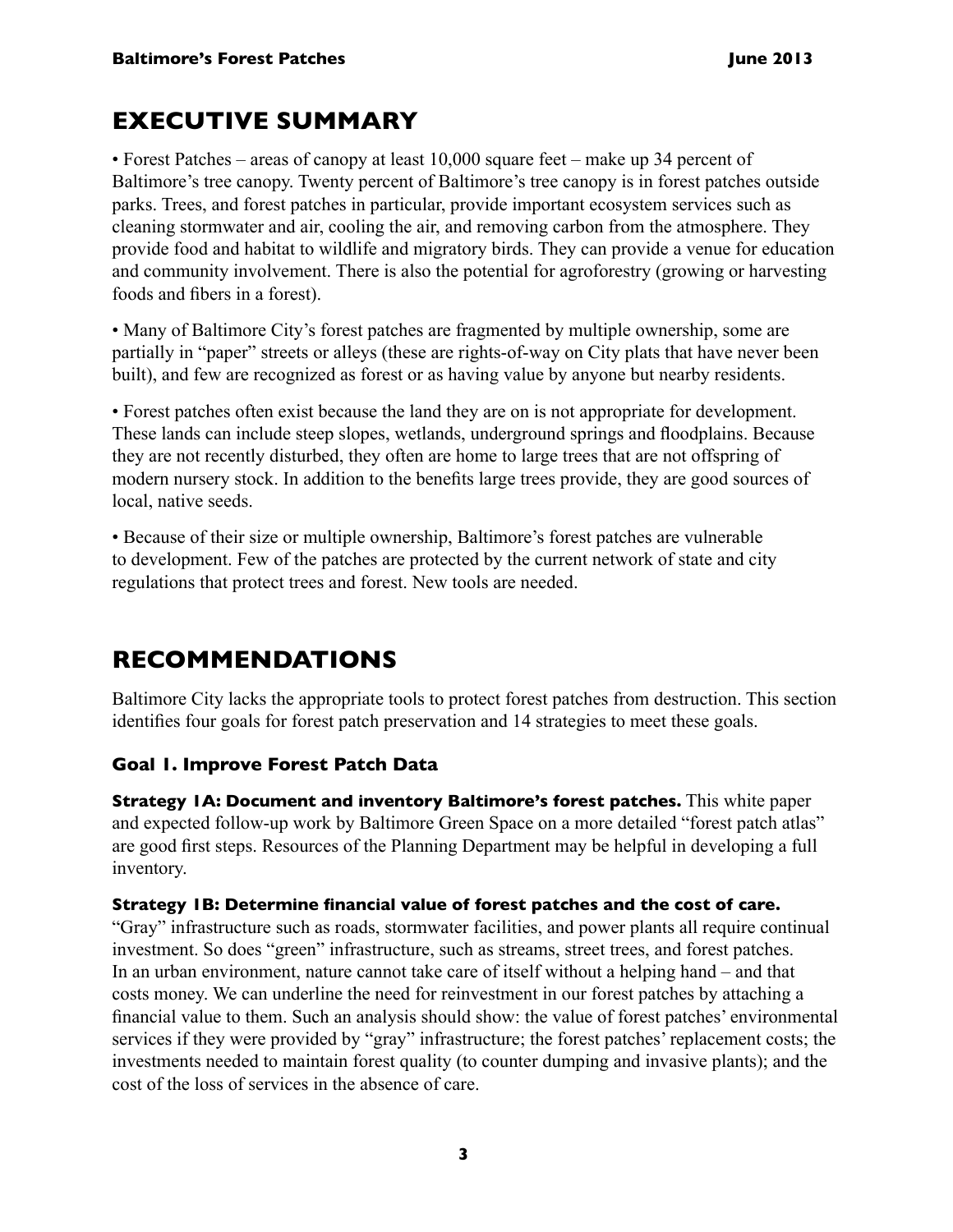### **Goal 2. Coordinate Work of City Departments**

There are approximately 17,000 vacant lots in Baltimore City, about 6,650 of them owned by City government. Not surprisingly, the City is eager to sell this land to developers as well as to abutting landowners. In the meantime, the Department of Public Works is working to reduce the pollutants that our stormwater delivers to the harbor. DPW loses ground when Baltimore loses forest.

**Strategy 2A: Freeze sale of City-owned forested land;** this is an estimated 350 lots.

**Strategy 2B: Facilitate appropriate review for permits.** In the City's "Tidemark" database system for permits, tag all properties that contain portions of forest patches to facilitate appropriate review (as with properties that are in floodplains or the Chesapeake Bay Critical Area).

**Strategy 2C: Evaluate all paper streets** to determine which are actually parts of forest patches. Paper streets that are part of forest patches should be protected and not built out.

**Strategy 2D: Preserve City-owned forested land.** The Departments of Housing and Community Development, Planning, and Public Works should work together to determine how best to preserve City-owned forested land and turn it into long-term Forest Patches as defined in the forthcoming Green Pattern Book (a project spearheaded by the Office of Sustainability as a tool to encourage the planning and implementation of different "green uses" for vacant land by City agencies, NGOs, community-based organizations, and individual residents).

**Strategy 2E: Add forested land to parks.** City-owned forested land that abuts parks or can serve to connect parks along streams should fall under the management of the Department of Recreation and Parks.

### **Goal 3. Update Regulations**

**Strategy 3A: Amend the City Code, regulations, and policies,** including the Baltimore City Forest Conservation Program and the Baltimore Street Tree Ordinance, to better recognize and protect Baltimore's forest patches.

Baltimore's Forest Conservation Program is due for revisions after the Baltimore City Landscape Manual is adopted. A thorough review of the manual should include input from stakeholders. The current manual fails to fit state-wide regulation to the urban context. For example, in determining the size of a forest patch, the manual should recognize that urban forest patches typically include more than one owner's property. In addition, the regulations should apply to all projects that would disturb at least 2,500 square feet of forest, for any reason. At present, the trigger for the regulation is the amount of disturbance, not whether the area to be disturbed is forested. In a revised program, the trigger should be related to the amount of forest and the amount to be disturbed. To facilitate GIS analysis, forest patches should be defined as consisting of at least 10,000 square feet of canopy. These are examples; a thorough review would identify additional changes.

**Strategy 3B: Protect specimen trees** (trees larger than 20 diameter at breast height) through the Landscape Manual, the Forest Conservation Program, the Baltimore Street Tree Ordinance,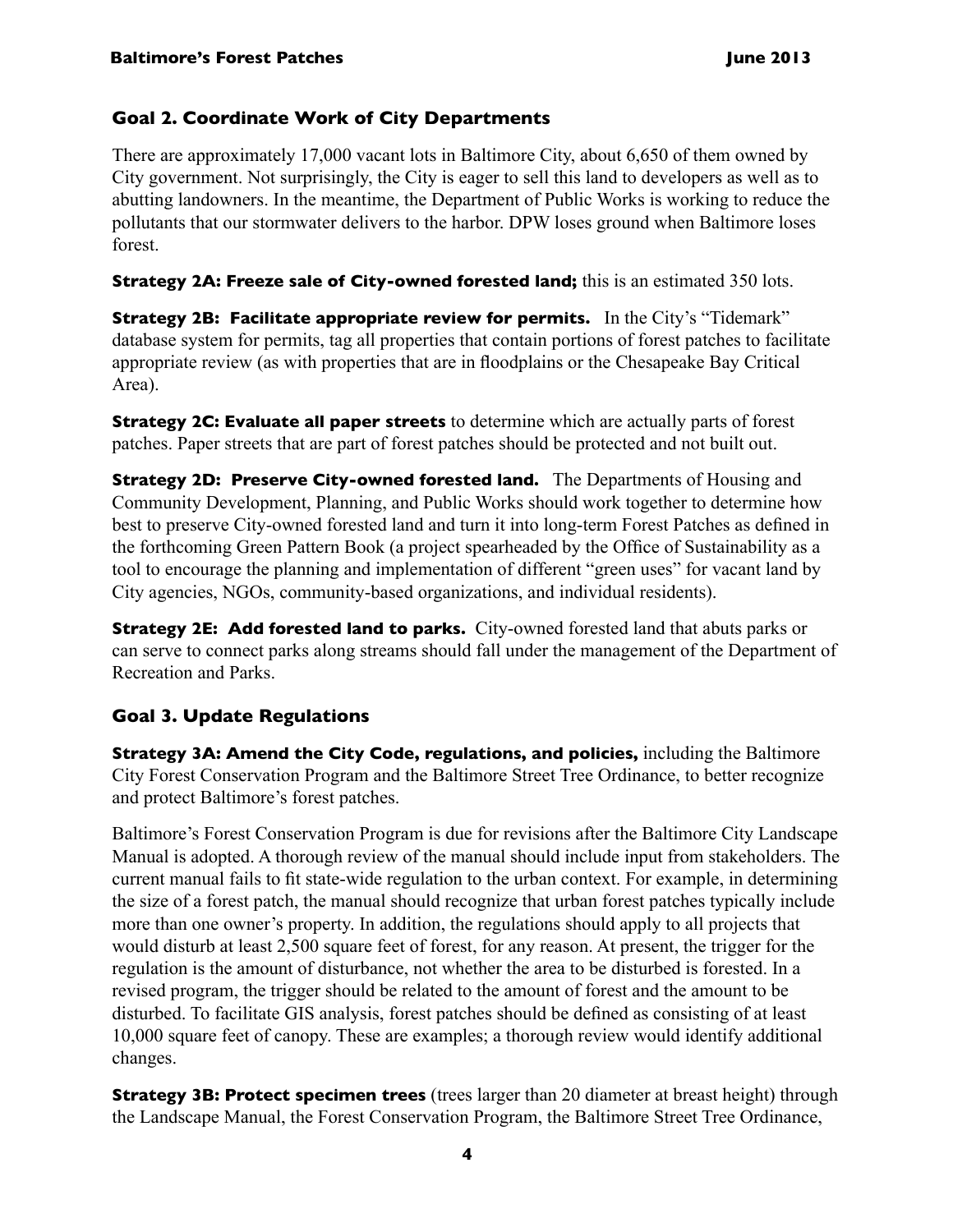and through new regulations that protect large trees and forest patches at all times, not just during development.

Some municipalities, such as Annapolis, regulate which trees can be cut on private property, with no development trigger. Such an ordinance would have the potential to preserve a substantial portion of Baltimore's tree canopy. However, it would need to be coupled with a strong education campaign on tree maintenance.

### **Goal 4: Engage Residents**

Forest patches can get much of the care they need from volunteer groups that learn about forest care (See Appendix B). They can remove invasive plants such as ivy and sometimes poison ivy, remove trash, and plant appropriate new trees. They can create trails and run community events. The recommendations that follow seek to foster increased resident stewardship of forest patches.

**Strategy 4A: Create a Forest Patch Registry.** Just as the City does its best to recognize established community-managed open spaces in the planning and disposition processes, it should also recognize the value of forest patches. Through the Department of Planning or the Division of Forestry, create a registry of forest patches where landowners can register the forest patches that include their land. Such forest patches could also include City-owned land and paper streets, as well as land that has met some test for abandonment. The regulations in the revised Baltimore City Forest Conservation Code and Manual should apply to all sites in the registry, perhaps with more stringent conditions.

**Strategy 4B: Create incentives for stewardship and preservation.** The Forest Preservation Act of 2013 (HB 706) provides for tax credits for reforestation or timber stand improvements on commercial forest land of 3 to 1000 acres. This legislation may provide a starting point for crafting legislation that would encourage stewardship and preservation of urban forest patches. Similarly, easements donated to public bodies or private land trusts could in some cases provide an incentive for preservation. Considering that forest patches tend to cross property boundaries, an easement program would encourage groups of residents to jointly protect areas of tree canopy. Baltimore City should determine what incentives for forest patch preservation are most practical, and create the tools to offer these incentives to Baltimore landowners.

**Strategy 4C: Provide stormwater fee credits** to residents who participate in forest stewardship activities. This creates a small financial incentive for residents to care for local forest patches.

**Strategy 4D: Fund educational programming** for forest stewardship through the stormwater utility. Such programs should include community organizing support as well as educational activities and materials. Volunteers rely on programming by nonprofits for expertise, mentoring, and materials.

**Strategy 4E: Refer all residents** interested in providing stewardship to forest patches to Baltimore Green Space's forest patch program.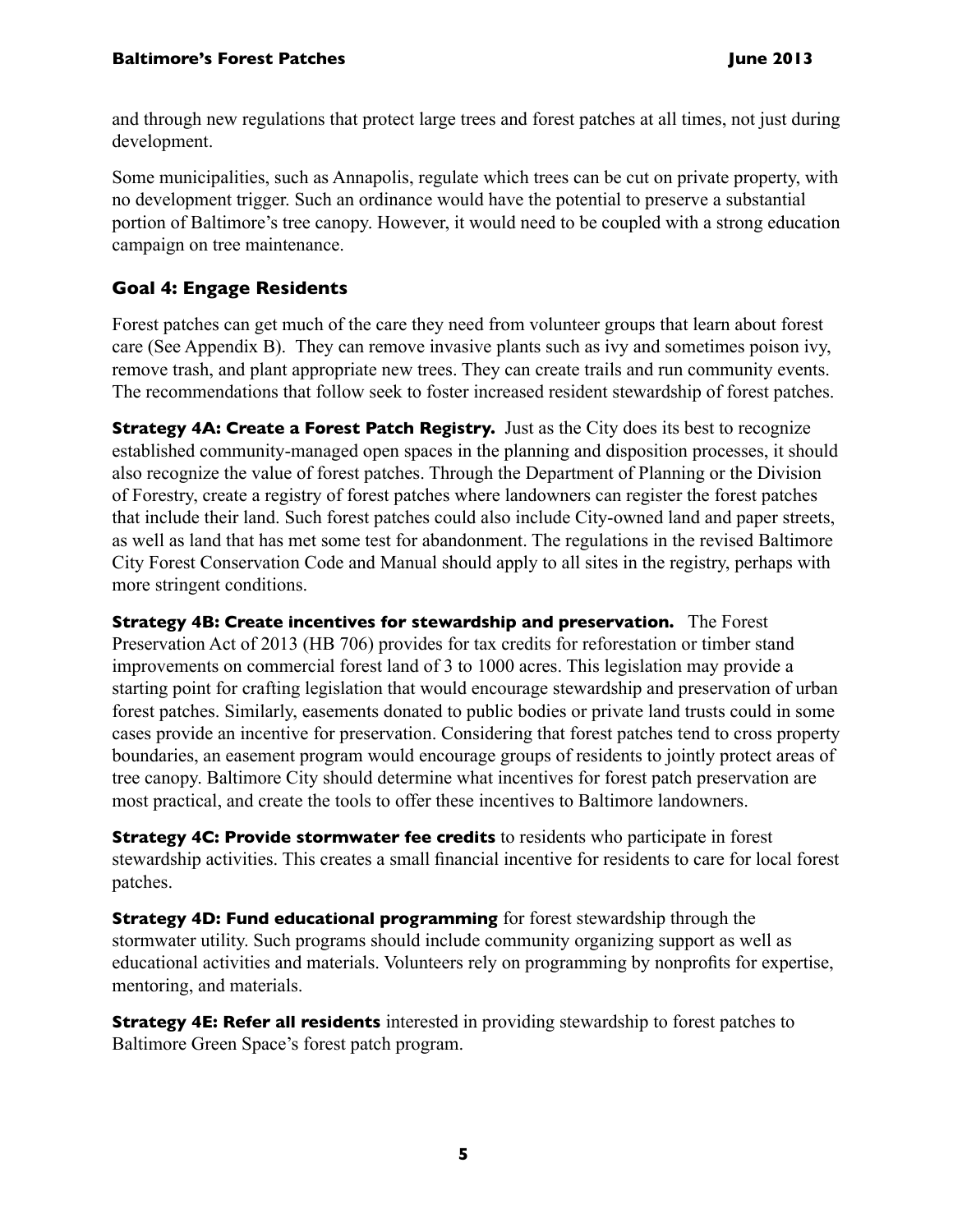## **INTRODUCTION**

The term "urban forest" usually refers to the trees that line our streets and beautify yards. We forget to think of places that feel more like an actual forest. In fact, Baltimore has significant areas of forest patch – areas with large trees, understory plants, and a "floor" of vegetation and decomposing leaves that absorbs rain like a sponge. Baltimore's forest patches constitute a substantial portion of our total tree canopy: 14 percent of Baltimore's tree canopy is in forest patches inside parks, and 20 percent is in forest patches outside parks.

These forest patches will play an increasingly important role in the coming years, as City government works to reduce the stormwater that flows to the Chesapeake Bay, reduce the heat island effect, improve air quality, and improve biodiversity. Yet most forest patches, especially those outside of parks, are vulnerable to being cleared for two reasons. First, most of Baltimore's forest patches are smaller than the area required to trigger current regulations. Second, many of our forest patches cross property lines; when a large forest is sliced into small pieces with different owners, it simply may not exist in regulatory terms.

If forest patches are to thrive, they require stewardship. In urban areas, where ecosystems have been massively disturbed, "natural" areas need human help. Exotic invasive plants can smother large trees and prevent saplings from emerging from the forest floor. Over time, a forest patch's ability to filter stormwater, clear and cool the air, and support wildlife can become badly degraded. Since summer 2012, Baltimore Green Space has been working with neighborhood stewards of four forest patches, mentoring and providing education on forest patch care. The very encouraging results suggest that care of neighborhood forest patches could become a popular way for Baltimore residents to improve their neighborhoods while enjoying contact with nature.

This paper describes Baltimore's forest patches, outlines their benefits, and discusses their treatment in current regulations. It then makes a series of policy recommendations to ensure that these "emerald assets" serve us for the long term.

## **Where are Baltimore's Forest Patches?**

The maps and statistics in this paper represent new research on Baltimore's forest patches. In the spatial analyses, we defined a forest patch as an area of tree canopy of at least 10,000 square feet.<sup>1</sup> Our dataset, which was created for this research, includes areas of tree canopy that are most likely to consist of forest (rather than street trees, as in the Original Northwood neighborhood).<sup>2</sup> We then removed the areas of forest that were less than 10,000 square feet. These forest patches

<sup>1.</sup> We chose this threshold for three reasons. First, while City code defines a forest as at least 4,000 square feet, the Forest Conservation Manual defines it as 10,000 square feet. Both definitions relate to the footprint. A forest patch's canopy will exceed its footprint, so a threshold of 10,000 square feet of canopy will fall somewhere between these two contradictory definitions. Second, the regulations that focus on square feet of forest do this to determine where development can proceed; in contrast, we aim to characterize forest patches that cross property lines. Third, the focus on canopy was necessary to facilitate GIS analysis. For this GIS analysis we were not able to define the size of trees that make up the canopy; this will be necessary in any regulations.

<sup>2.</sup> See Appendix C for details. The identification of forest patches was done by Associate Professor Matthew Baker, Geography Department, University of Maryland, Baltimore County, 2012.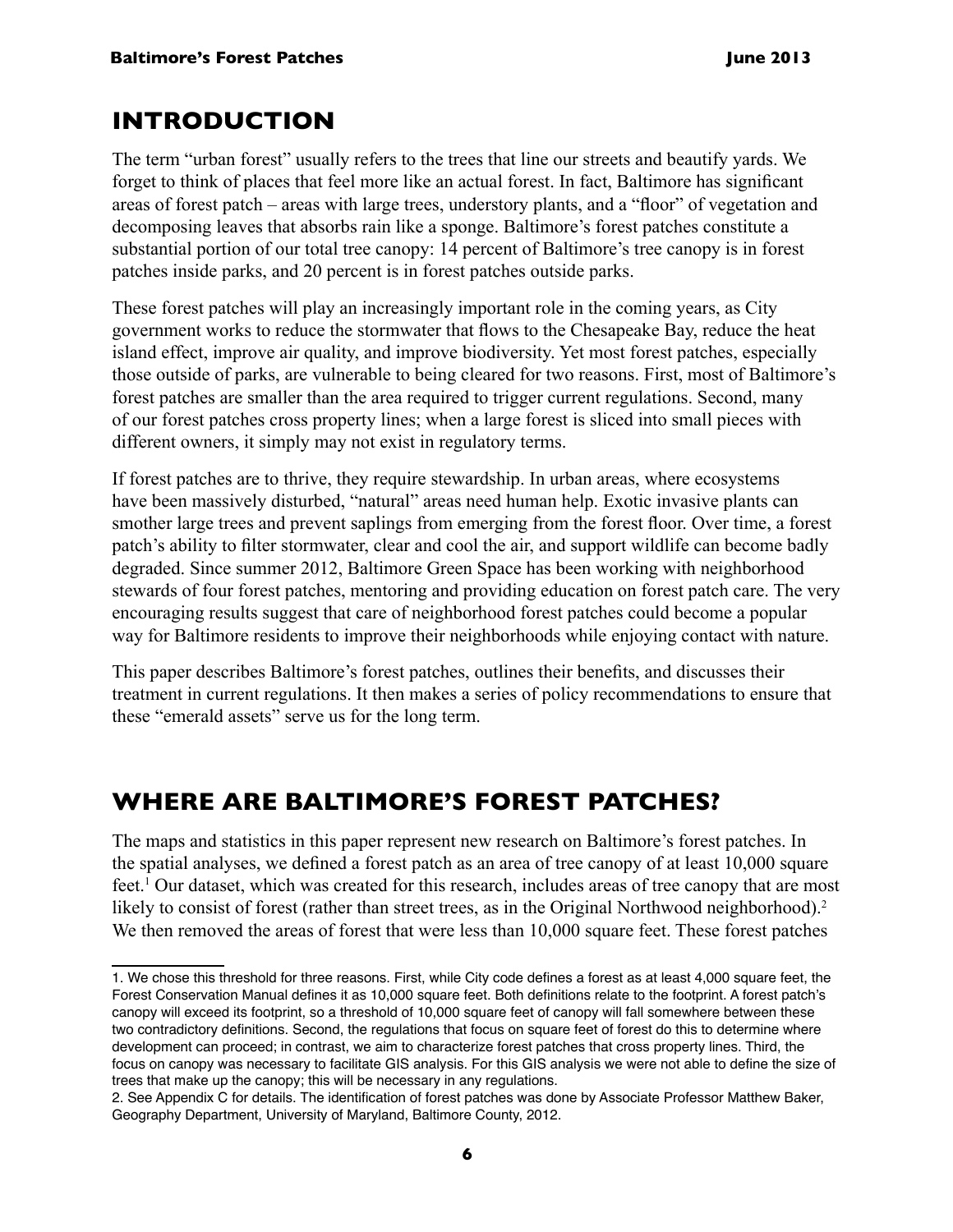include areas with an understory and areas that are more manicured.<sup>3</sup>

Baltimore City has 611,757,338 square feet (14,000 acres) of tree canopy. In Map 1, which shows all of Baltimore's tree canopy, areas with the densest tree canopy are shown in the densest gray. Areas with a more stippled effect are typically leafy residential neighborhoods. There is little tree canopy in the heart of the city, or anywhere near the harbor.<sup>4</sup>

### **Map 1**



3. In future work we hope to further characterize the forest patches.

4. This dataset was prepared for the Department of Recreation and Parks in 2009.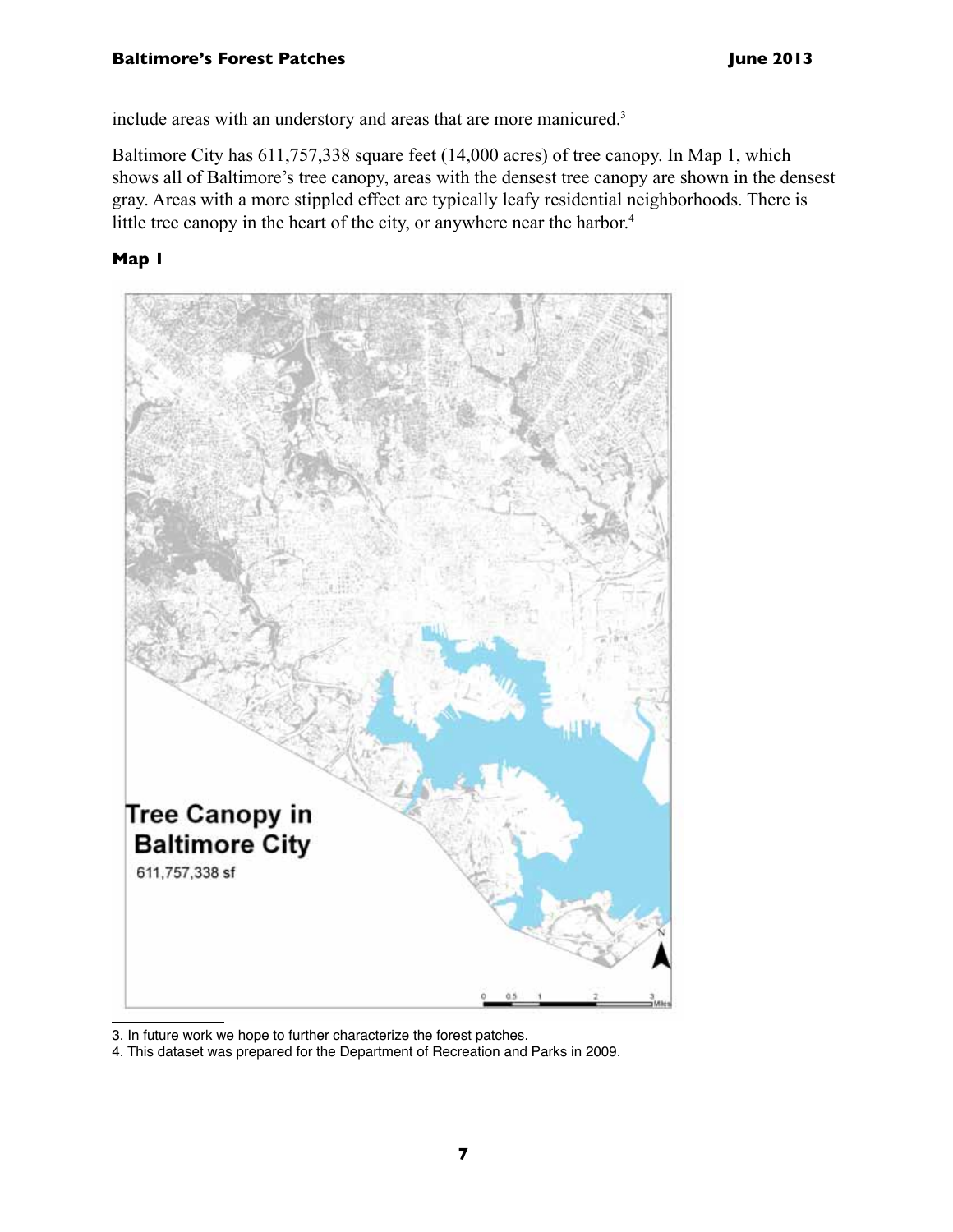Map 2 shows Baltimore's forest patches.<sup>5</sup> Together, the forest patches inside and outside of parks comprise 210,038,057 square feet (4,822 acres), or 34 percent, of Baltimore's tree canopy. Of this, 120,437,488 square feet (2,154 acres) are in forest patches outside parks: That is, 20 percent of Baltimore's tree canopy is in forest patches of at least 10,000 square feet outside parks.<sup>6</sup>

Many of the forest patches abut forested areas of parks. There are also numerous forest patches scattered in neighborhoods, most notably in leafy Mount Washington. There are numerous "island" patches in north central and northeast Baltimore, while patches in southwest Baltimore are in many cases more closely connected.

#### **Map 2**





6. Forest patches inside parks may also be vulnerable to development. For example, there is a proposal to remove mature trees from an area of Druid Hill Park to accommodate the construction of an underground water tank.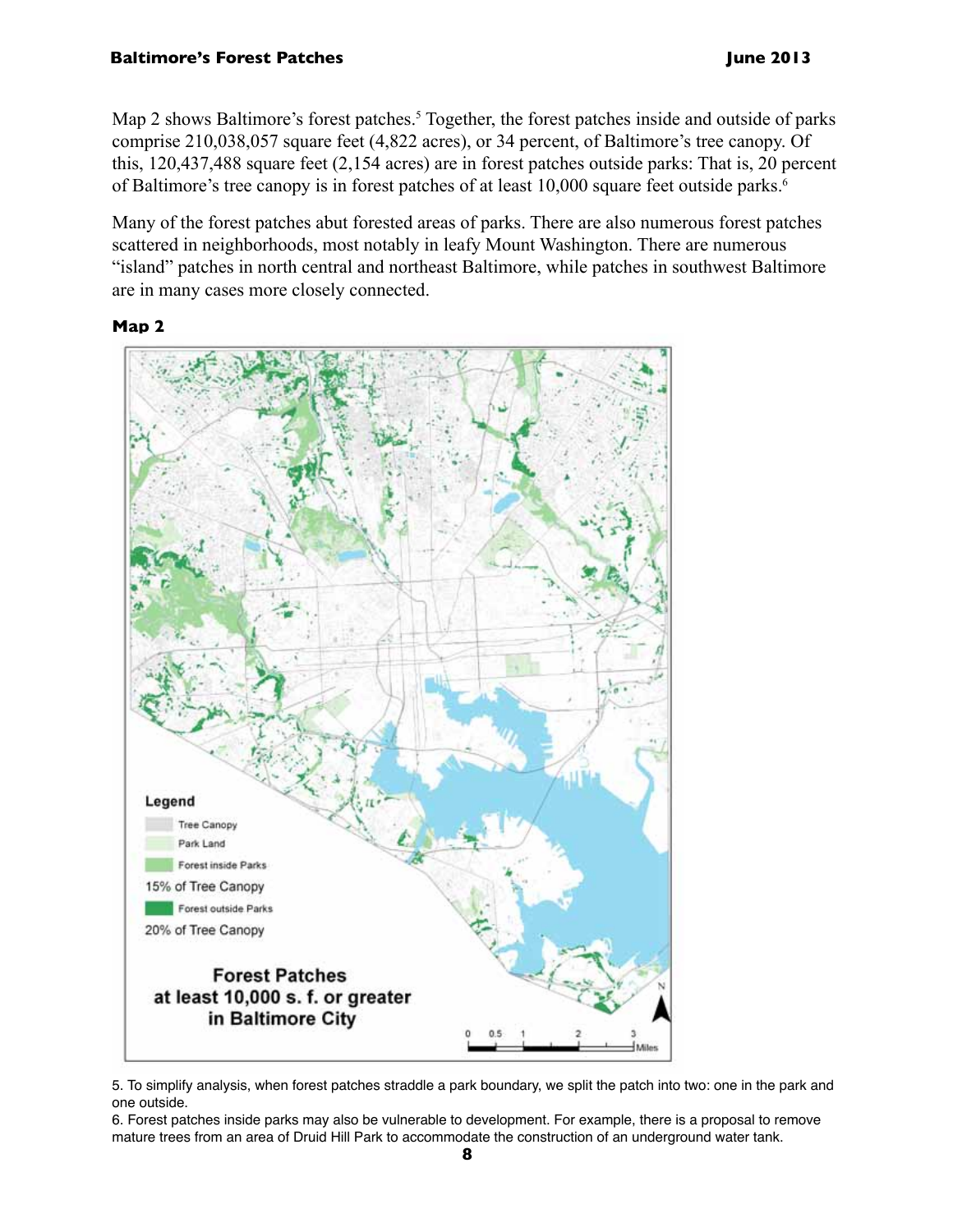Map 3 shows Baltimore's streams and the forest patches along them. Forest patches that abut streams account for 19 percent of Baltimore's tree canopy. These forest patches play a particularly important role in handling stormwater, as outlined in the next section. While significant portions of the Herring Run (in the eastern part of the city) are shaded by forest patch inside parks, significant parts are also bordered by forest patch outside parks. Similarly, forest patches outside Leakin Park border a significant part of the Gwynn's Falls in southwest Baltimore. The Jones Falls' industrial history is evident from the stream's relative lack of forest.



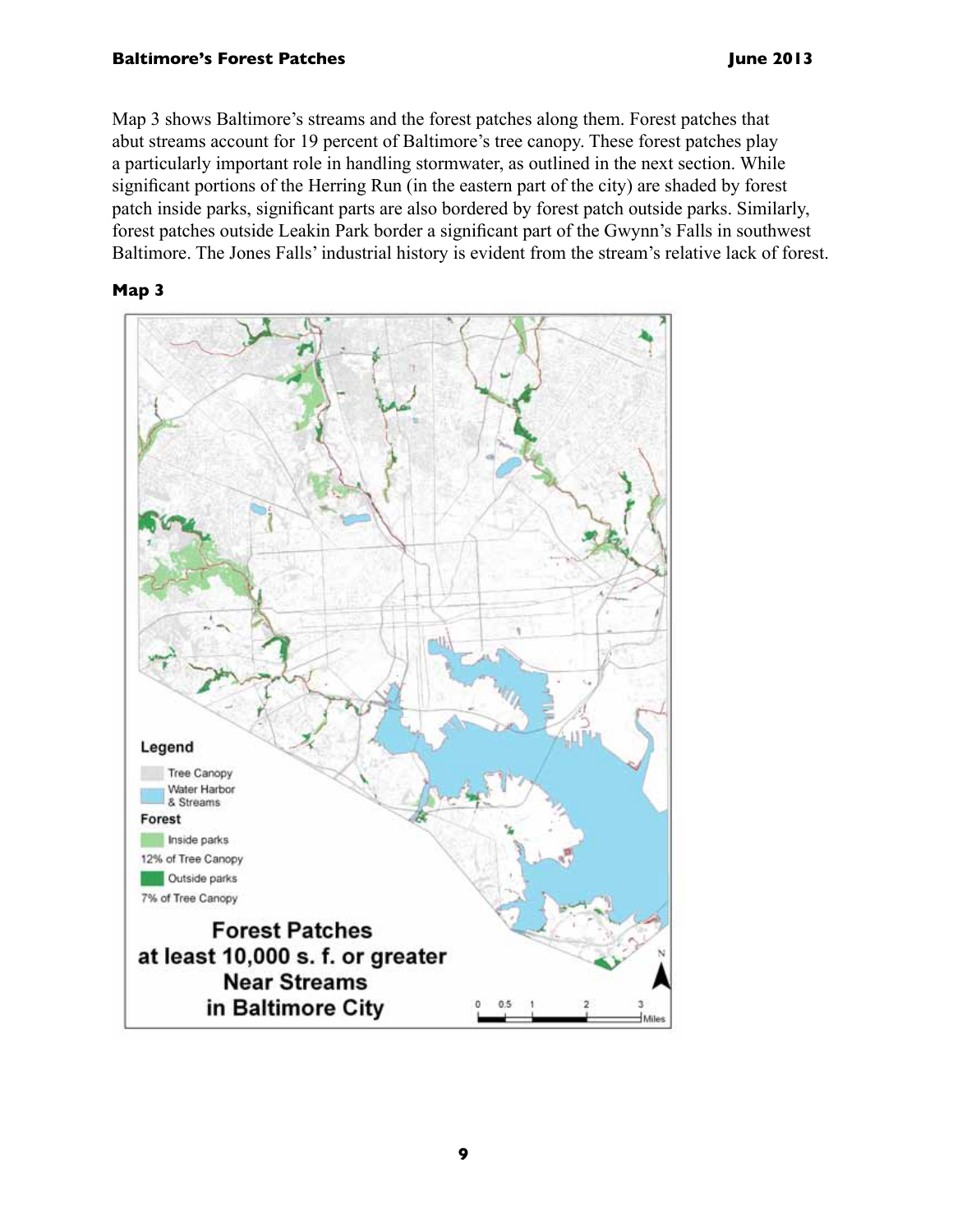Map 4 shows forest patches along ground-level transit lines (railroad and light rail). Transit lines anchor linear forest patches, supplementing the role of streams in creating emerald corridors. In the past, row houses were built very close to rail lines, but today it is not permissible to rebuild so close to the rail line. The creation of new forest patches is a practical re-use of this land.

**Map 4**

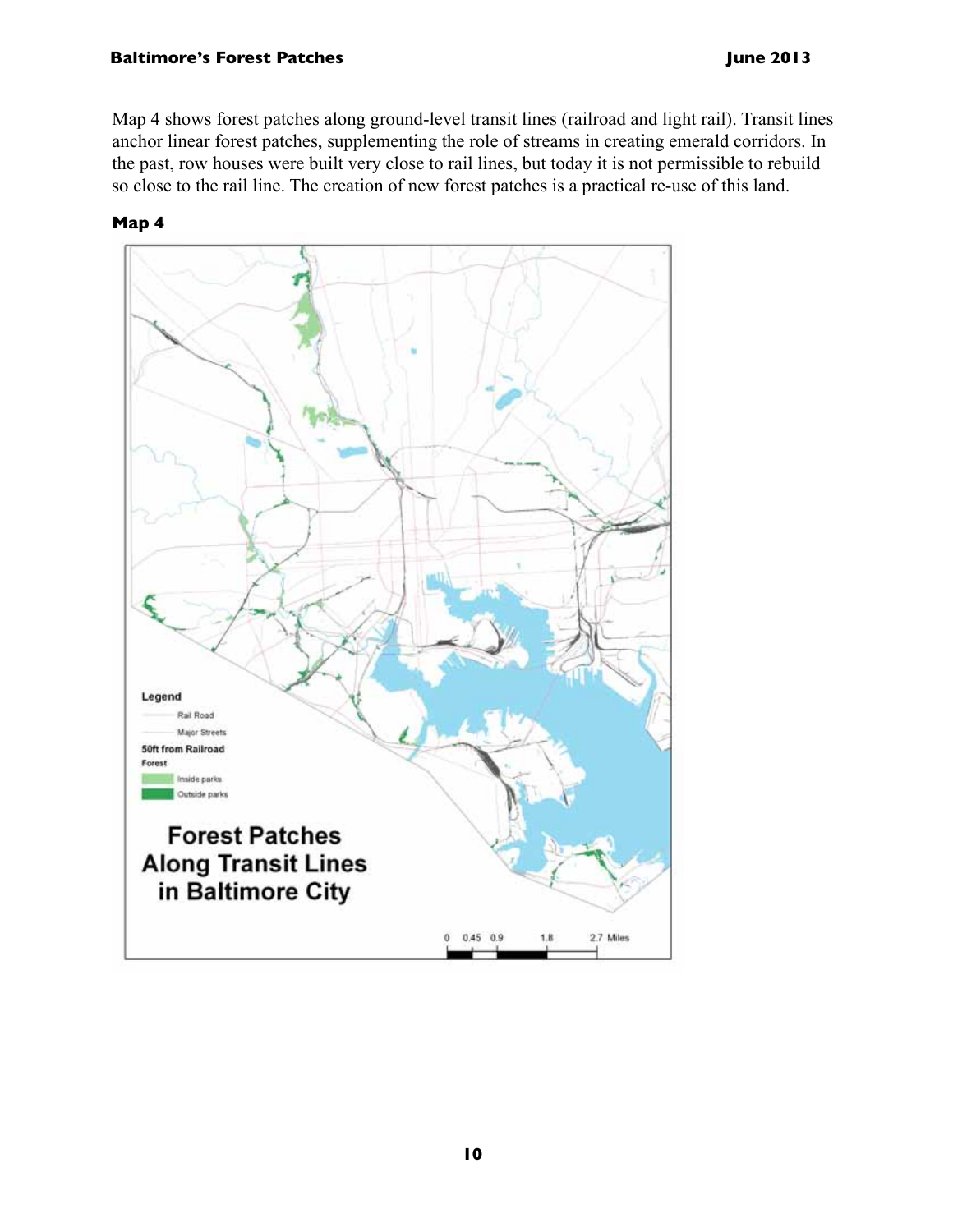Some of Baltimore's "island" forest patches, such as Springfield Woods (bordering Wilson Park, Pen Lucy, and Original Northwood) are forested areas with no other uses. Many, such as a patch along bordered by Midwood Avenue, Winston Avenue, and Beaumont Avenue, consist of a central forested area with substantial tree canopy in neighboring yards. Both of these forest patches include "paper streets": places where streets were planned but were never built.

Many forest patches consist of both private and City-owned land. Baltimore City owns 350 "vacant" lots that are in fact part of forest patches outside parks.

Maps 5 and 6 show two forest patches that are anchored by City-owned land. Map 5 shows an area contiguous to Leakin Park that the Gwynns Falls flows through. A forest patch encompasses one City-owned lot and three large private undeveloped lots. Map 6 shows the Wilson Park forest patch; as shown, it encompasses more than a dozen individual lots and a paper street.<sup>7</sup>



7. In fact, some of the forest shown here has been cleared; this is discussed later in this paper.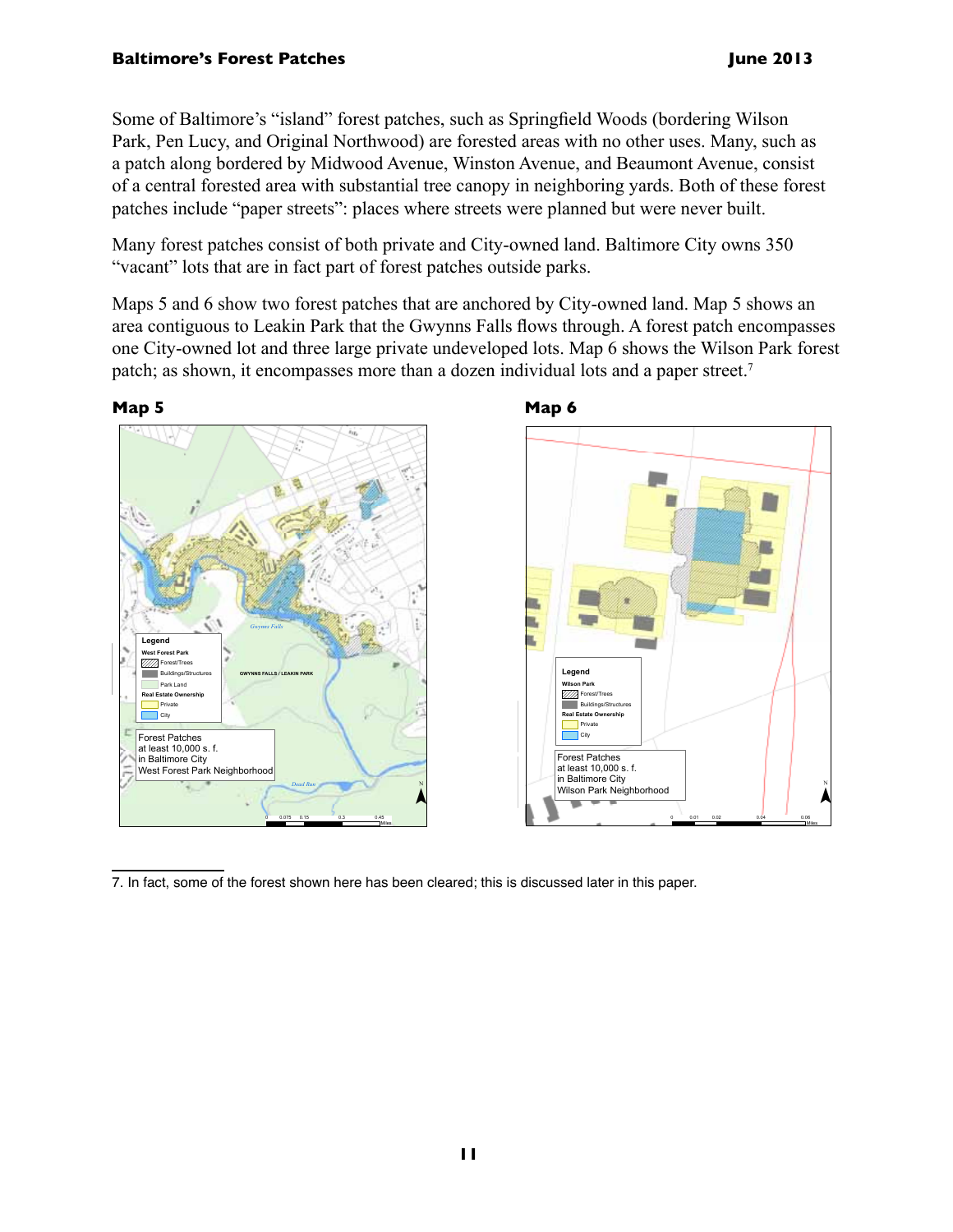While wealthier neighborhoods are typically more leafy than less affluent neighborhoods, forest patches occur in neighborhoods at all economic levels. Map 7 superimposes the forest patches outside parks on the City's 2011 Housing Market Typology Map. We found that 11 percent of the land in "regional choice" areas is in forest patches (8,078 acres); 10 percent for "middle market choice" (9,477 acres), and 9 percent for "middle market" (9,923 acres). In contrast, 13 percent of the land in "middle market stressed" areas is in forest patches (6,899 acres), as is 11 percent of land in "distressed" areas (8,625 acres). Thirteen percent of land with other classifications is in forest patches.

#### **Map 7**

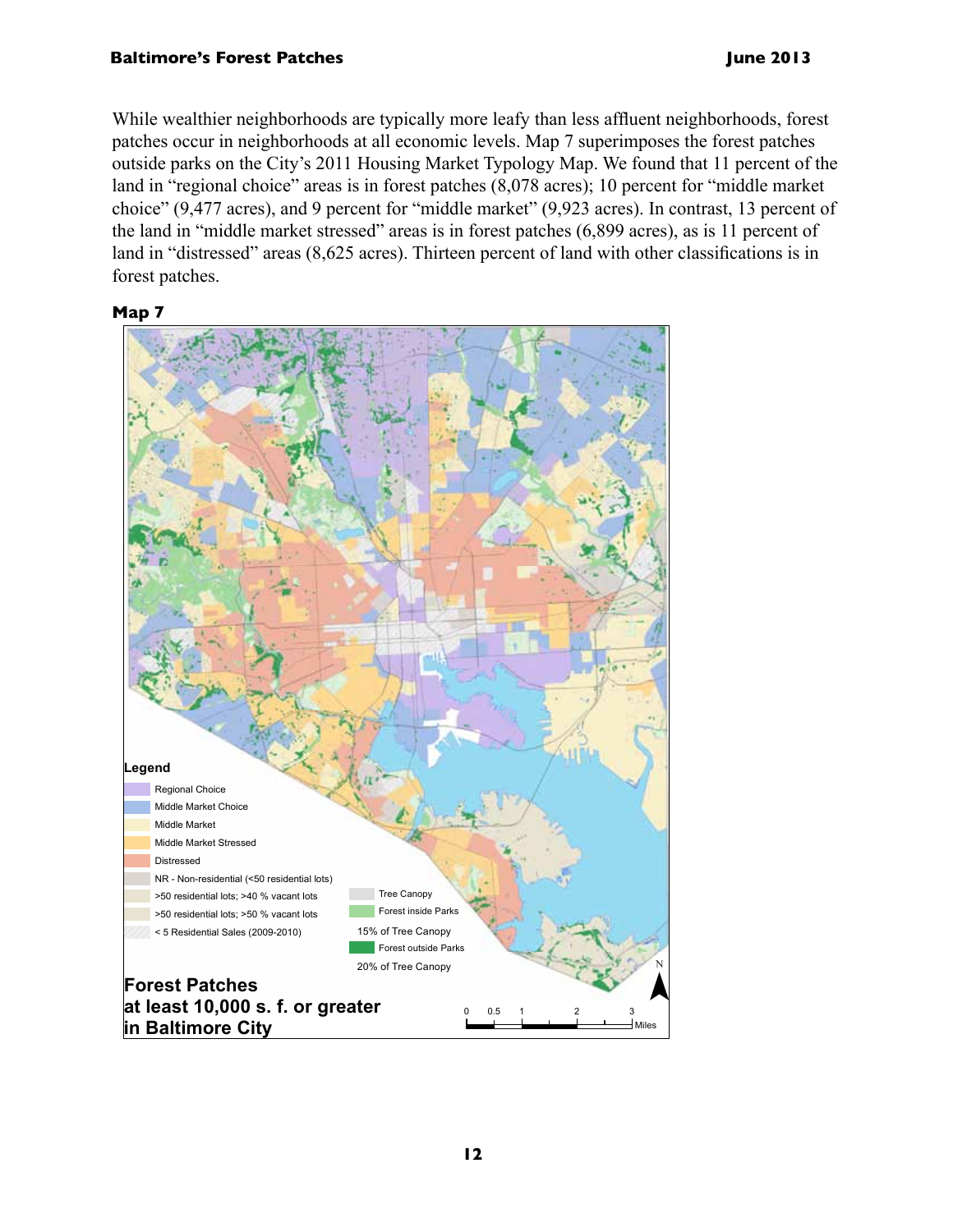## **Why Care about Forest Patches?**

Why do forest patches matter? What can they offer to residents and to City government? How can they help Baltimore meet important environmental and regulatory challenges? And what's so special about the forest floor? This section discusses why forest patches are relevant to policymaking in Baltimore City, beginning with a note on the value of larger, mature trees.

**Big Trees Do More than Small Trees** Forest patches usually include very large trees, which are of particular environmental value. According to the Georgia Model Urban Forest Book, "trees less than 15 to 20 years old provide few of the environmental benefits that are considered important factors in the justification for more trees in the urban environment."8 In contrast, a large tree removes carbon from the atmosphere at a rate of about 49 kg of carbon per year, 82 times that removed by a small tree. A large tree removes 50 times more pollution from the air than small trees.<sup>9</sup> And while a 10-inch red maple intercepts 1,565 gallons of water per year, a 20-inch red maple intercepts 5,926 gallons and a 30-inch red maple intercepts 11,263 gallons.10 While all trees cool the air and shade the ground, "older larger trees maximize these benefits."<sup>11</sup> According to the U.S. Forest Service, "Loss of large trees in the near future would likely lead to a loss of benefits as it will take years for the smaller tree to compensate for the loss of the canopy of large trees."12

**Stormwater** Rain is precious, as we are reminded each time Maryland is threatened by drought. Baltimore, like all modern cities, was built to shed water. In the process, it turns a precious resource into a pollutant. Approximately 43 percent of Baltimore is composed of impervious surfaces – rooftops, sidewalks, streets and alleys, parking lots, etc.13 The rain that falls on them must go somewhere. In Baltimore, the rain flows down the streets, washing with it substantial litter, car wastes, nitrogen, phosphorus, and other pollutants. The dirty water flows into storm sewers, and from there into an underground network of aging pipes, many of which also conduct streams that once ran aboveground. All this ends up in the Baltimore harbor. The soil within the city becomes dry, and pollution flows to the Chesapeake Bay. Stormwater runoff from municipal stormwater systems, together with runoff from industry and construction sites, is the biggest threat to the Baltimore Harbor and the Patapsco River. 14

In contrast, forested land absorbs rain water and slowly releases it. During a storm, rain is caught in the leaves of trees, and is slower to make its way to the ground. Once on the ground, the rain is absorbed by the spongy layer of decomposed leaves. Microbes in the soil clean the water, breaking down many pollutants to harmless substances. Trees take up some of this cleaned water, and slowly release it to the atmosphere through their leaves. Cleaner, filtered water makes its way down to the water table, where it flows toward the bay.

Baltimore is under enormous regulatory pressure to reduce and clean up its stormwater runoff. The federal Environmental Protection Agency (EPA) has imposed a "pollution diet" on all

<sup>8.</sup> Georgia Model Urban Forest Book, Georgia Forestry Commission, 2001, page 21.

<sup>9.</sup> See Nowak, Baltimore's Urban Forest, p. 5 (on carbon sequestration) and p. 6 (on pollution).

<sup>10.</sup> These figures are from http://www.treebenefits.com/calculator/

<sup>11.</sup> Georgia Model Urban Forest Book, p. 10.

<sup>12.</sup> Nowak, Baltimore's Urban Forest, p. 31.

<sup>13.</sup> TreeBaltimore website: http://treebaltimore.org/baltimores-trees/

<sup>14.</sup> http://www.bluewaterbaltimore.org/the-waterkeeper/programs/stormwater-pollution/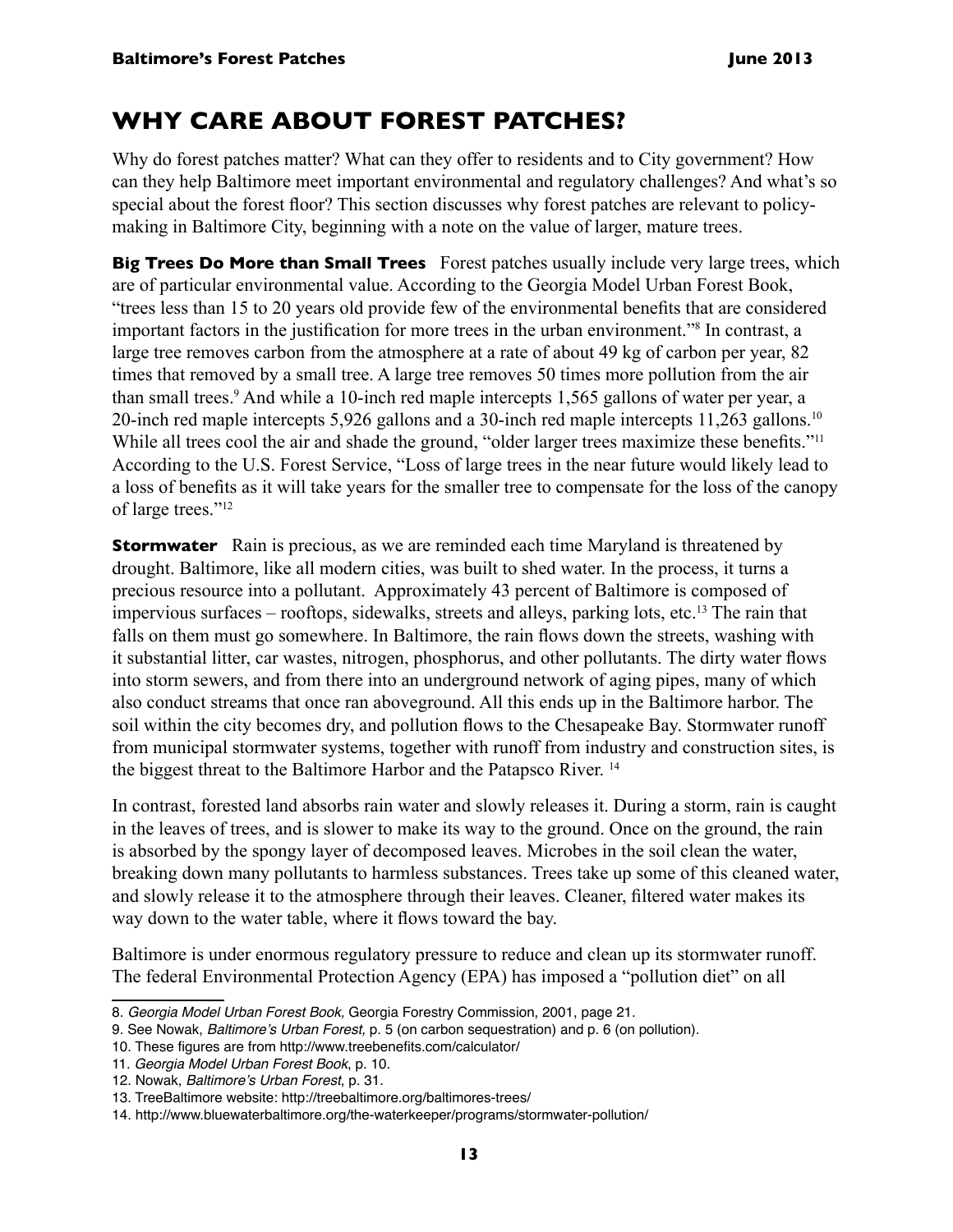states in the Chesapeake Bay Watershed. Baltimore faces large fines if it cannot meet specific targets for reducing certain emissions into the Bay, particularly nitrogen and phosphorus. At the state level, Baltimore must comply with its permit to release stormwater into local streams and the harbor. This permit, the Municipal Separate Storm Sewer System permit (called the MS4 permit), states that the City must comply with all pollution limits such as those set by the EPA. It also stipulates that Baltimore must reduce its impervious area by 20 percent, capture or treat the first inch of rain from 20 percent of its impervious surfaces, or some combination.

A key strategy to comply with these regulations is to build structures that intercept and absorb run-off. These are called "best management practices," or BMPs. BMPs must absorb not just the rain that falls on them, but also rain that fell uphill or is otherwise directed to them. Examples include drainage ponds, rain gardens, rainwater harvesting, and tree planting. The gold standard for BMPs is forested land. As Kimberly Burgess, Baltimore's Chief of Surface Water Management at the Department of Public Works, said, "All BMPs do is to try to mimic what a forest does."15

Both the federal and the state regulations start from the status quo – progress is measured in terms of change from the quantity of pervious and impervious surface since 2010. There is no credit for preservation of the forest patches we already have. Yet these patches, which provide needed stormwater services, are in many cases vulnerable. Baltimore City will struggle to meet its regulatory obligations if it loses areas of precious forest patch that are already getting part of the job done; that is, the regulations give no credit for existing patches, but their loss could well trigger a penalty.

**Tree Canopy Goal** Baltimore aims to double its tree canopy by 2037 – from 20 to 40 percent.16 According to a 2002 U.S. Forest Service survey, 32 percent of Baltimore's trees are in forested areas.17 (According to our analysis presented here, the figure is 34 percent; the differences are likely methodological). While new plantings are obviously necessary to reach our tree canopy goals, we lose ground whenever we remove or neglect established forest.

**Climate Change** A Climate Action Plan was adopted by the Baltimore City Planning Commission in November 2012. The Plan includes a strategy to "Protect and enhance Baltimore's tree canopy and number of trees planted."18

Urban trees and other plants have an important role to play in solving climate change: "Because of its proximity to numerous emission sources, urban vegetation can have increased impacts on global climate change both directly (e.g., removing greenhouse gases) and indirectly (e.g., altering nearby emissions)."19 A third contribution of forest patches is direct cooling.

*Cooling* Cities are often 2 to 8 degrees warmer than rural areas because so many of their

<sup>15.</sup> Discussion at Baltimore Urban Waters Partnership meeting, December 4, 2012.

<sup>16.</sup> See the Baltimore City Sustainability Plan, Greening Goal 1. Strategy B for this goal is to "protect our existing trees." In addition, Greening Goal 4 is to "protect Baltimore's ecology and biodiversity." The Baltimore City Sustainability Plan, 2009.

<sup>17.</sup> Nowak, Baltimore's Urban Forest, page 27. Of a total of 2,835,500 trees, 909,200 are in forests. Note that Nowak's definition of forest differs from that used here.

<sup>18.</sup> Baltimore Climate Action Plan, Baltimore City Department of Planning, 2013, p. 61.

<sup>19.</sup> Nowak, Baltimore's Urban Forest, page 10.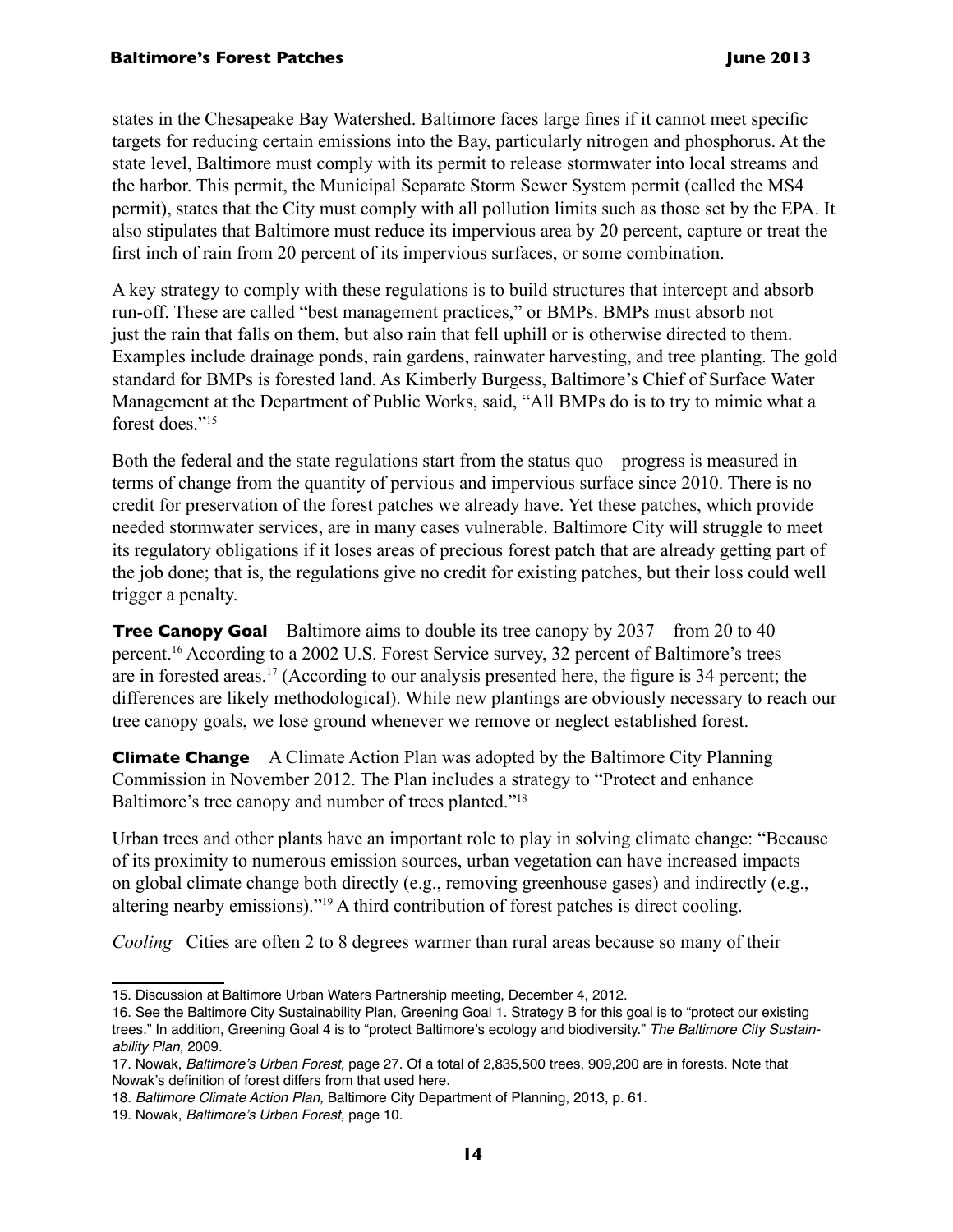surfaces absorb heat instead of reflecting it.<sup>20</sup> Forest patches provide some balance. Forest patches along streams cool the streams. In summer 2012, excessive water temperatures in the Chesapeake Bay contributed to massive fish kills after summer storms, so it would be sensible to ensure that our waterways moderate water temperatures.<sup>21</sup> Trees near houses can markedly decrease the use of energy for both cooling and heating; we expect that forest patches that include residential land enjoy this benefit. The less energy is used for cooling, the fewer greenhouse gases are generated.22

*Carbon Sequestration* Trees play an important role in determining climate. In fact, one theory for what caused the "little ice age" from about 1550 to about 1750 is that land management practices in North America radically changed after disease destroyed much of the Native American population after 1492. The native population had made extensive use of fire to thin and control the growth of forests. With the end of extensive burning, reforestation occurred at an extraordinary scale, removing so much carbon from the atmosphere that harvests in Europe were frequently delayed or destroyed.23 Today we have the opposite problem.

Trees in Baltimore store about 527,300 tons of carbon, 26 percent of that in forests.<sup>24</sup> In general, large trees in forests store more carbon than open-grown, maintained trees.<sup>25</sup> This means that forest patches are particularly important for carbon sequestration.

**Human Health** A large body of evidence shows that contact with nature improves physical and mental health. A paper that summarizes some of the most rigorous studies using objective measures (for example, actual blood pressure instead of reported levels of anxiety) concludes that "Parks and other green environments are an essential component of a healthy human habitat" and "play a central role in human health and healthy human functioning.<sup>26</sup>

Baltimore's forest patches should be considered a recreational asset for residents, whether for quiet contemplation or for the camaraderie and exercise involved in maintaining a forest patch. Forest patches – more than other outdoor settings – provide the opportunity to observe an entire natural community: tiny organisms such as lichens, monumental trees, and quick and colorful birds.

*Air Quality and Human Health*Forest patches, like all trees, also play a role in reducing asthma and other diseases caused by exposure to air pollutants.<sup>27</sup> Researchers at the University of Maryland examined reasons for children's Emergency Department visits from 1997 to 2000. While the researchers found that poverty accounted for the high usage of the emergency

22. Baltimore Green Space staff recently visited a forest patch in spring before the trees had leaves. The interior of the forest patch was markedly cooler than a portion of forest patch that had been cleared. Unfortunately, we were unable to record the temperatures.

24. Nowak, Baltimore's Urban Forest, p. 28.

<sup>20.</sup> Georgia Model Urban Forest, p. 13.

<sup>21.</sup> On the fish kill, see, for example, http://baltimore.cbslocal.com/2012/05/24/algae-blooms-killings-thousands-offish-in-baltimores-waterways/

<sup>23.</sup> Charles C. Mann, 1493, (New York: Random House, 2011), pp 38-42.

<sup>25.</sup> As Nowak et al. write, "Open-grown, maintained trees tend to have less above-ground biomass than predicted by forest-derived biomass equations for trees of the same d.b.h. [diameter at breast height]." Baltimore's Urban Forest, p. 19.

<sup>26.</sup> Frances E. Kuo, Parks and Other Green Environments: Essential Components of a Healthy Human Environment," National Recreation and Park Association, 2010, p. 5.

<sup>27.</sup> See, for example, http://www.treebenefits.com/calculator/.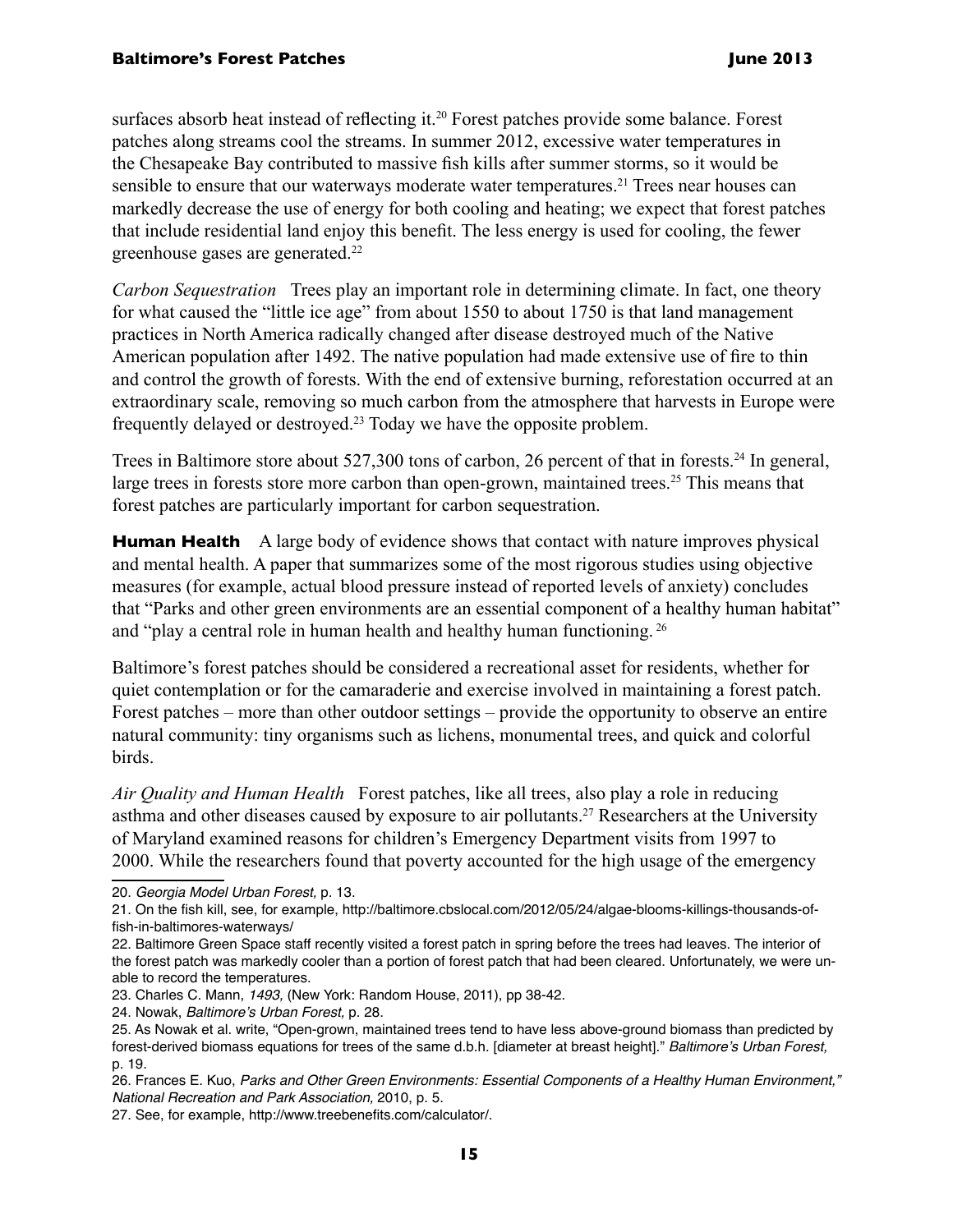department, they also concluded that different environmental factors predicted visits for asthma more than for other respiratory issues.<sup>28</sup> The zip codes with the highest admissions for asthma are notably deficient in tree canopy, including forest patches.<sup>29</sup>

Forests have a multi-story structure: tall trees on top, shorter trees, then shrubs and other lowerstory plants. This dense structure means that forest patches have more leaf area than similar-sized areas of tree canopy created by street trees – there are simply more plants in a given area to process air pollution.30

**Birds** Baltimore Green Space's bird walks in North Baltimore forest patches suggest that these areas play an important role in supporting bird migration and breeding. The species found inside the patches typically differ even from the more exciting backyard birds; species spotted include hermit thrush, least flycatcher, bay-breasted warbler, and bald eagle. We also spotted nesting black vultures; these birds rarely nest in or near Baltimore. In addition, the resources that forest patches provide may be part of the reason why many Baltimore neighborhoods support a wide variety of birds.

According to Mike Hudson, the birder for Baltimore Green Space's bird walks, "Forest patches differ from canopy cover in the average neighborhood in one big way – they offer habitat below the treetops. Many birds don't actually feed and nest in the canopy. Many only nest in small- to mid-sized trees, and a great many species forage on or near the ground. Forest patches provide the undergrowth and groundcover needed for feeding and nesting." These areas may also offer more privacy.

According to the U.S. Forest Service, "Public forests are critical to the long-term health of bird populations and the recovery of endangered species."31 Evidence from Baltimore Green Space's bird walks suggests that the same is true of urban forest patches, whether in parks or outside of them.

See Appendix B for a list of birds found in and around four North Baltimore forest patches.

## **How are Baltimore's Forest Patches?**

The previous section explained why forest patches are valuable. How well do Baltimore's forest patches live up to their potential? This section features information gathered by Baltimore Green Space through its work with residents of four neighborhoods who care for their local forest patches. The forest patches are: the Govans Urban Forest, Wilson Park Forest Patch, Winston-Govans Forest Patch, and Springfield Woods. Appendix A provides details about these patches and the residents' stewardship.

<sup>28.</sup> Carol J. Blaisdell et al., "Risk Areas for Pediatric Acute Care: Asthma Differs from Upper and Lower Respiratory Illness," Health & Place, 13:2 (2007), pp 404-416.

<sup>29.</sup> The zip codes that appear to have highest rates of childhood asthma are 21202 and 21231, with zipcodes 21201, 21217, 21213, 21205, and 21224 next highest.

<sup>30.</sup> Nowak, Baltimore's Urban Forest, p. 34.

<sup>31.</sup> The quote is from the press release (http://www.nrs.fs.fed.us/news/release/bird-research) for the report North American Bird Conservation Initiative, U.S. Committee, 2011, "The State of the Birds 2011: Report on Public Lands and Waters (Washington, D.C.: U.S. Department of Interior).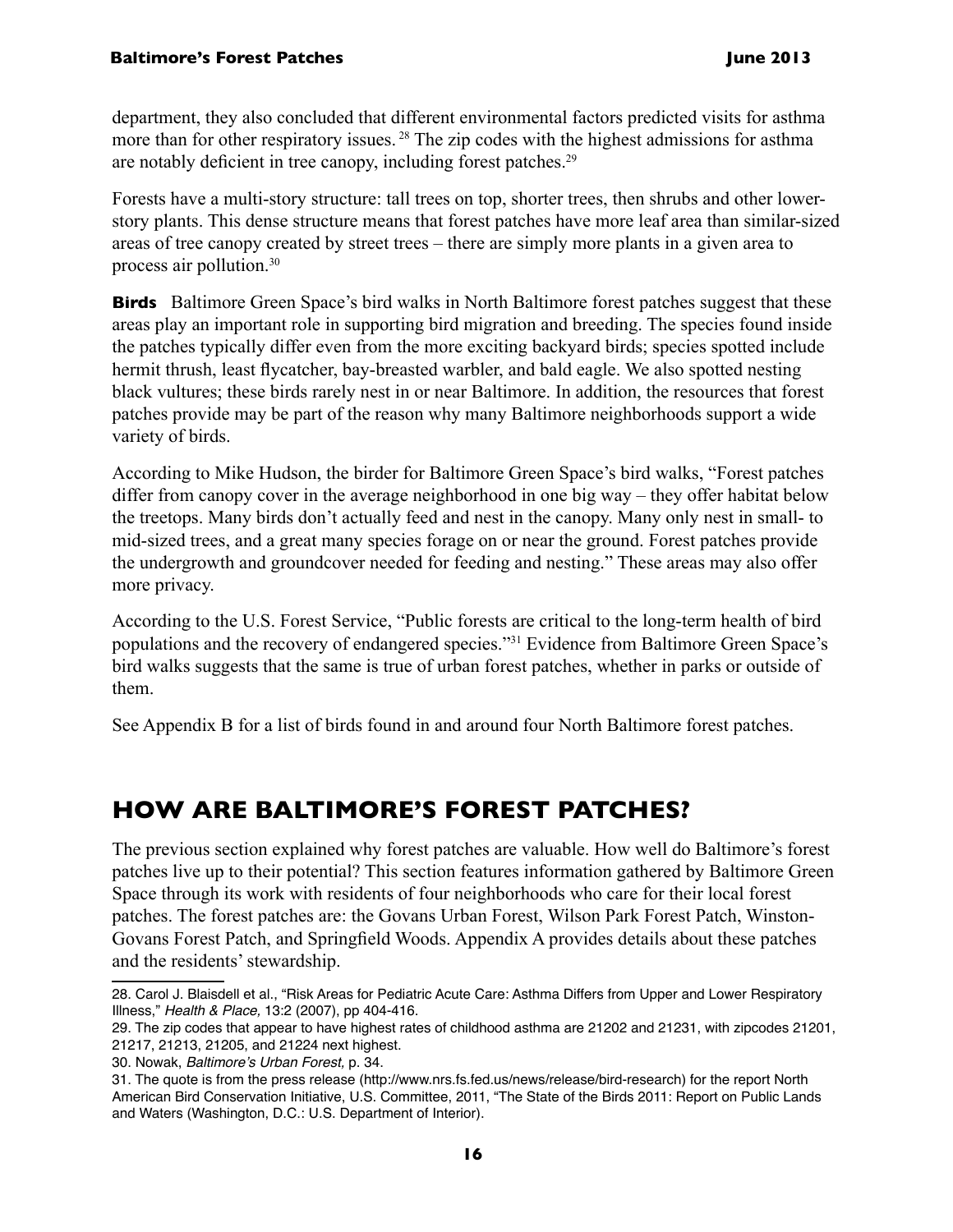Forest patches are important "reservoirs" for native species: Ninety-three percent of trees in Baltimore's forest patches are native to North America, and 86 percent are native to Maryland. A smaller percentage of native trees are found in other land uses (such as residential or institutional).32 For example, the Winston Govans patch is home to a towering white oak estimated at 80-90 years old. A healthy American elm, estimated at 50-80 years, lives in the Wilson Park Forest Patch. Springfield Woods has four species of oak, as well as tulip trees, fringetree, American hollies, and American beech. Govans Urban Forest includes elms and oaks, and notable smaller trees such as basswood, hawthorn, and box elder.

Forest patches typically have more varied bird populations than the neighborhoods surrounding them. (See Appendix B for a list of bird species identified at three forest patches.) Residents also reported seeing foxes and other animals that are challenged to find suitable habitat in the city.

Forest patches offer a kind of special habitat for residents, as well. Residents often have fond memories of playing in the forest as children, and many enjoy watching the birds. The woods provide the opportunity, rare in the city, to be surrounded by trees.

Baltimore's forest patches do face challenges, including unwelcome plants. Many forest patches are infested with English ivy and other invasive plants, such as lesser celandine. These plants interfere with healthy forest development in several ways. First, they may dominate the forest floor, so that new tree seedlings cannot emerge



and survive. Second, they may kill growing and mature trees. For example, ivy grows up a tree into the canopy, where it spreads and blocks the tree's access to sunlight. In the end, the tree becomes a post to hold up the ivy. English ivy cannot produce seed on the ground, but it can reach its mature form and produce seed on a tree. Several of the patches we work with have invasive trees, in particular Ailanthus ("tree of heaven") at their edges, sometimes working their way into the patch.

Poison ivy is another pest. This is a native plant that is highly toxic to people. It is hard for volunteers to maintain a forest patch that is infested with poison ivy, though intrepid volunteers can make a large difference. In Wilson Park, volunteers killed inch-thick poison ivy vines that were climbing a tree.

A final "pest" is dumping. Forest patches can be seen as a convenient place to illegally dispose of household goods and construction waste. For example, we found large concrete pipes at the Govans Forest Patch, in addition to pallets and other trash. There is evidence that fighting dogs have been kept at Springfield Woods, and enormous amounts of glass and other waste have been removed from a stream in the woods.

32. Nowak et al., Baltimore's Urban Forest, United States Department of Agriculture, 2002, p. 58.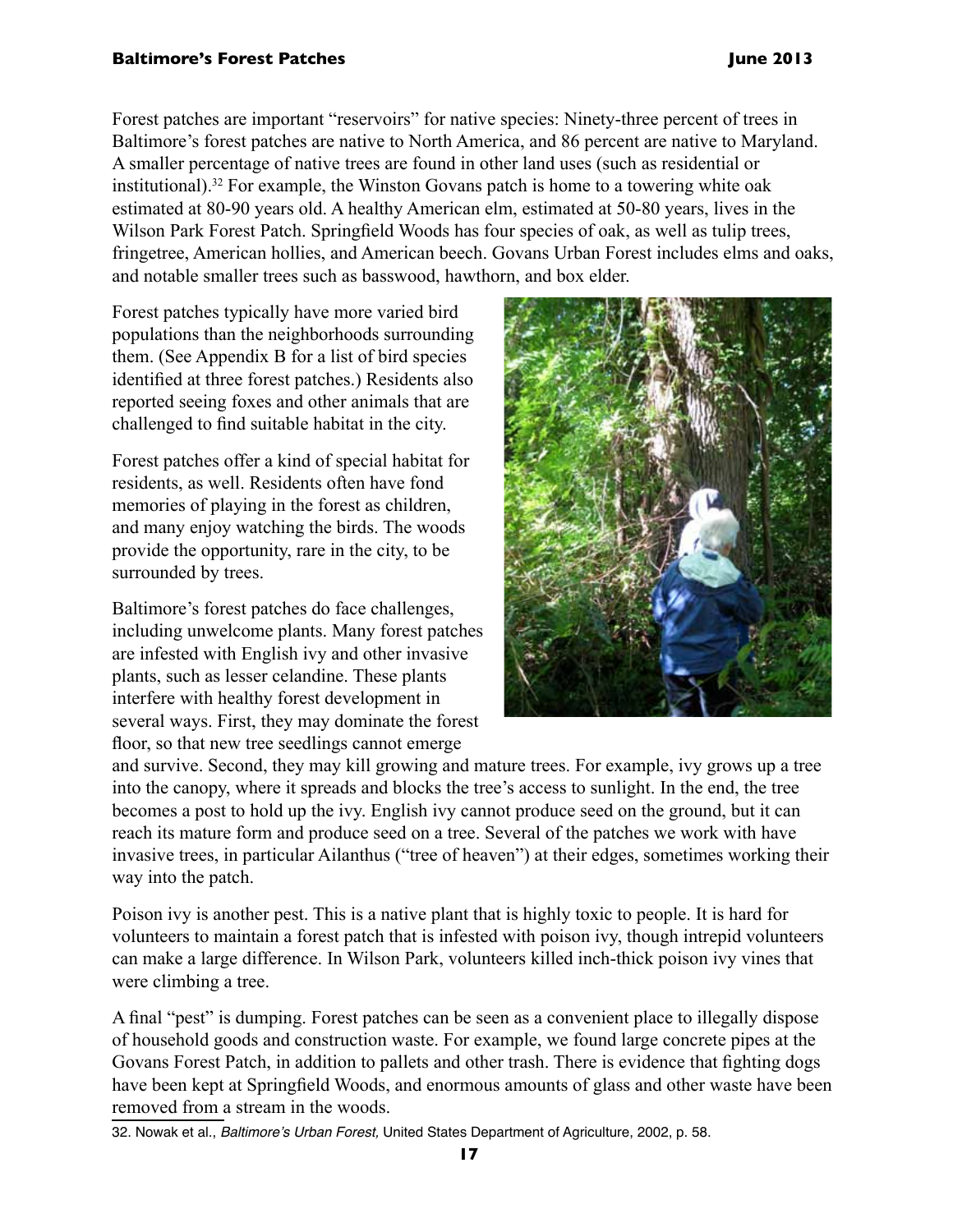In cities, "natural" systems are highly compromised by human activity. As a result, they need human intervention. Baltimore's forest patches badly need ongoing stewardship to keep them healthy and functioning. We have found that residents often care deeply about their forest patches, but need education to understand what kind of care the patch needs, and how to do the work. With each workshop, we mobilize additional residents to care for their forest patches. To date, our work has focused in areas that are considered "middle market stressed" or "distressed." By promoting and maintaining their forest patches, residents are turning what seemed like unattractive features into assets that can attract new residents.

## **Regulations and Forest Patches**

Current city and state regulations governing land use and development do not adequately protect forest patches. Because they apply only when a planned project is of a certain size, they cannot adequately protect forest patches that span multiple parcels of land held by multiple owners. In an extreme example, if each owner were to clear just under 5,000 square feet of a very large forest patch, the entire patch could be destroyed without triggering any regulations that govern forest conservation, stormwater, or design review.

Yet with so few natural resources left in Baltimore to clean our water and air, it is important to protect our forest patches. The regulations discussed below are simply the wrong tools for the job – even where they are notable for their rigor where they do apply.

**Forest Conservation Program** Maryland's State Forest Conservation Technical Manual governs the conservation of Maryland's forests during land use changes.<sup>33</sup> Baltimore City created a supplement to the manual to adapt the state regulations to an urban setting.34 Neither is a tool for preventing a change in land use.

The state manual applies only when a project is contemplated on 40,000 square feet on "a unit of land." The City manual reduces this to 20,000 square feet of disturbance. That is, the regulation is triggered based on the area to be disturbed whether or not the land is forested.

A "forest" is defined in the City manual as "a biological community dominated by trees and other woody plants covering a land area of 10,000 square feet or greater. Forest includes (1) areas that have at least 100 trees per acre with at least 50% of those trees having a two inch or greater diameter at 4.5 feet above the ground, and (2) forest areas that have been cut but not cleared. Forest does not include orchards."35 Thus, the current Baltimore regulations allow for the elimination of entire forest patches of up to 20,000 square feet. The entire manual should be reviewed to ensure that it protects city-scale forests.

<sup>33.</sup> Ginger Page Howell and Tod Ericson, eds., State Forest Conservation Technical Manual, Maryland Department of Natural Resources, 3rd ed., 1997.

<sup>34.</sup> Baltimore City Supplement to the State Forest Conservation Manual, Baltimore City Department of Planning, 1992.

<sup>35.</sup> Baltimore City Supplement, p. 10.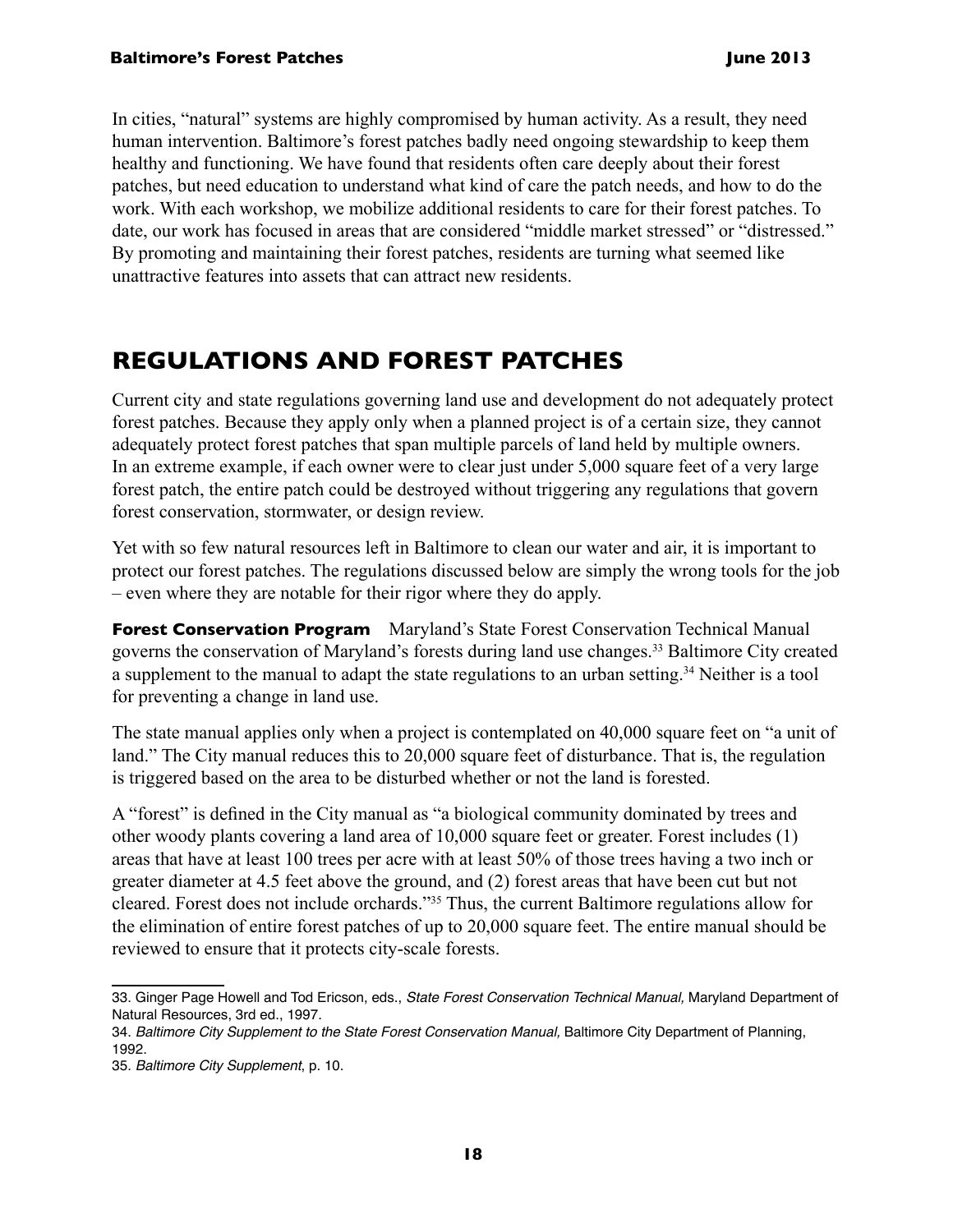## **Spotlight: A Forest-Preserving Outcome**

Springfield Woods is a 2.5-acre forest patch just south of 43rd Street and west of the Alameda. It is on a parcel of land once owned by the real estate developer Harry Wilson, and is immediately south of Wilson Park. Residents of Wilson Park successfully blocked development on this site in the 1970s. On the City's plats, this site consists of a paper street, a paper alley, and 23 building lots. The forest patch includes a stream that is not shown on current stream maps (or in Map 3 in this paper), but that is shown in an atlas from  $1876.^{36}$ There are many "specimen trees" with diameter at breast height of at least 20 inches, and in much of the forest patch the forest floor is in good shape. In about 2010, the Planning Department worked with a prospective buyer to evaluate the site for construction of a church. Due to the large number of specimen trees and the steep slope, the plan was abandoned. (The stream would also have limited development options had it been documented at the time.)







36. City Atlas of Baltimore, Maryland, and Environs, 2 vols. (Philadelphia: G.M. Hopkins, 1876).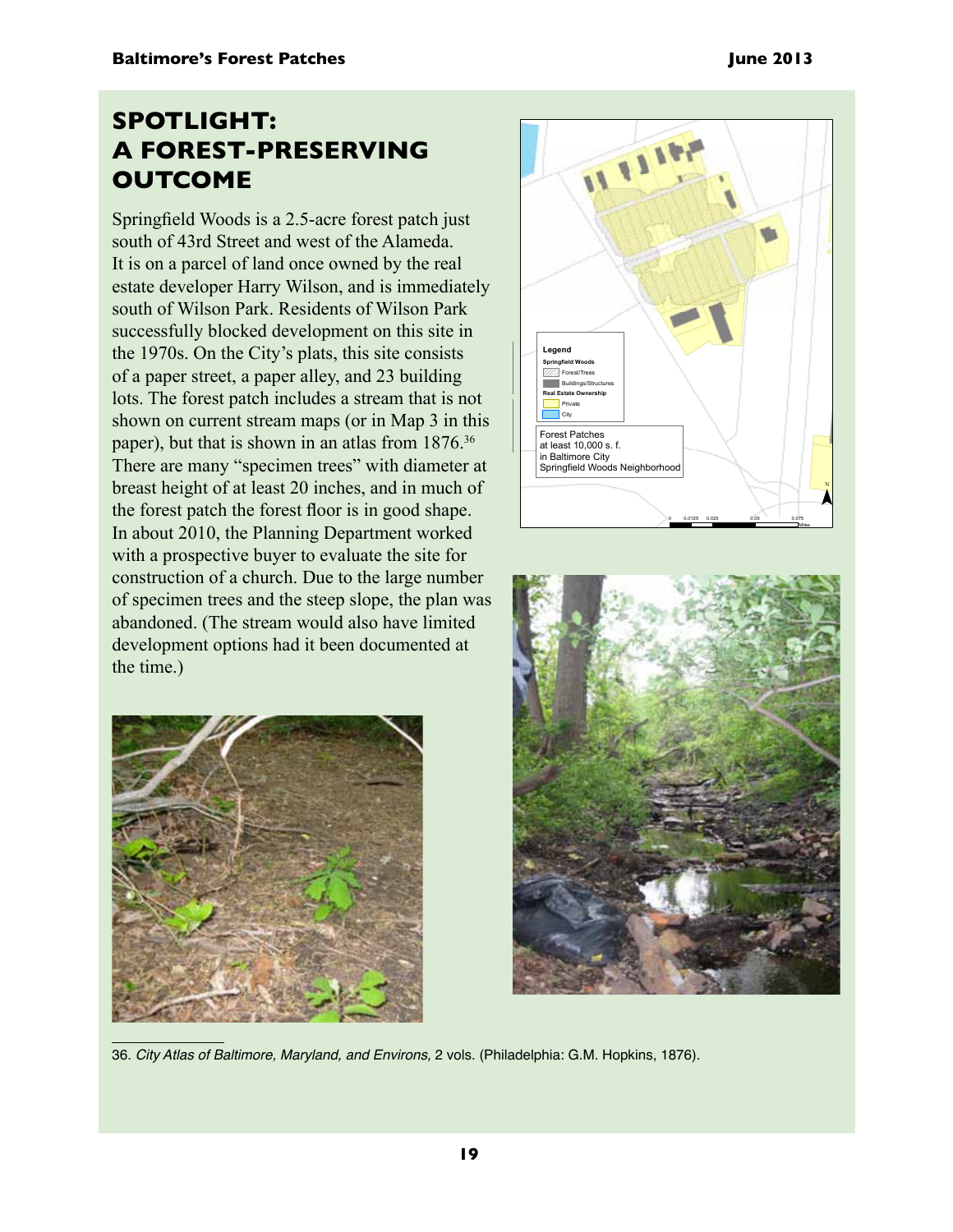## **Spotlight: A Forest-Destroying Outcome**

The Wilson Park Forest Patch grows on and around a "paper street" linking 43rd Street to Cold Spring Lane. It is behind the house that Mr. Wilson lived in, and includes a brick "fire pit" that may have been part of Mr. Wilson's extended backyard. On city plats, 13 lots include at least part of the forest patch; these lots are owned by the City and by two



area of clearing

different development companies. Long-time residents of Wilson Park are extremely fond of the forest patch because of the variety of wildlife it harbors. They report seeing hawks, foxes, and





an eagle. In 2011, a new resident on the Alameda bought the two lots that abut the rear of his property. He promised the neighborhood that he would make little change, but in fact the two lots, totaling 5,600 square feet, and the original back yard were cleared, with only one tree retained. A substantial area of concrete was then put down, with the remaining land seeded for grass. In this case, the City regulations failed in two ways. First, in regulatory terms there was no forest, because the minimum of 10,000 square feet was not on a single unit of land. Second, the regulations would not prevent the disturbance of 5,600 square feet.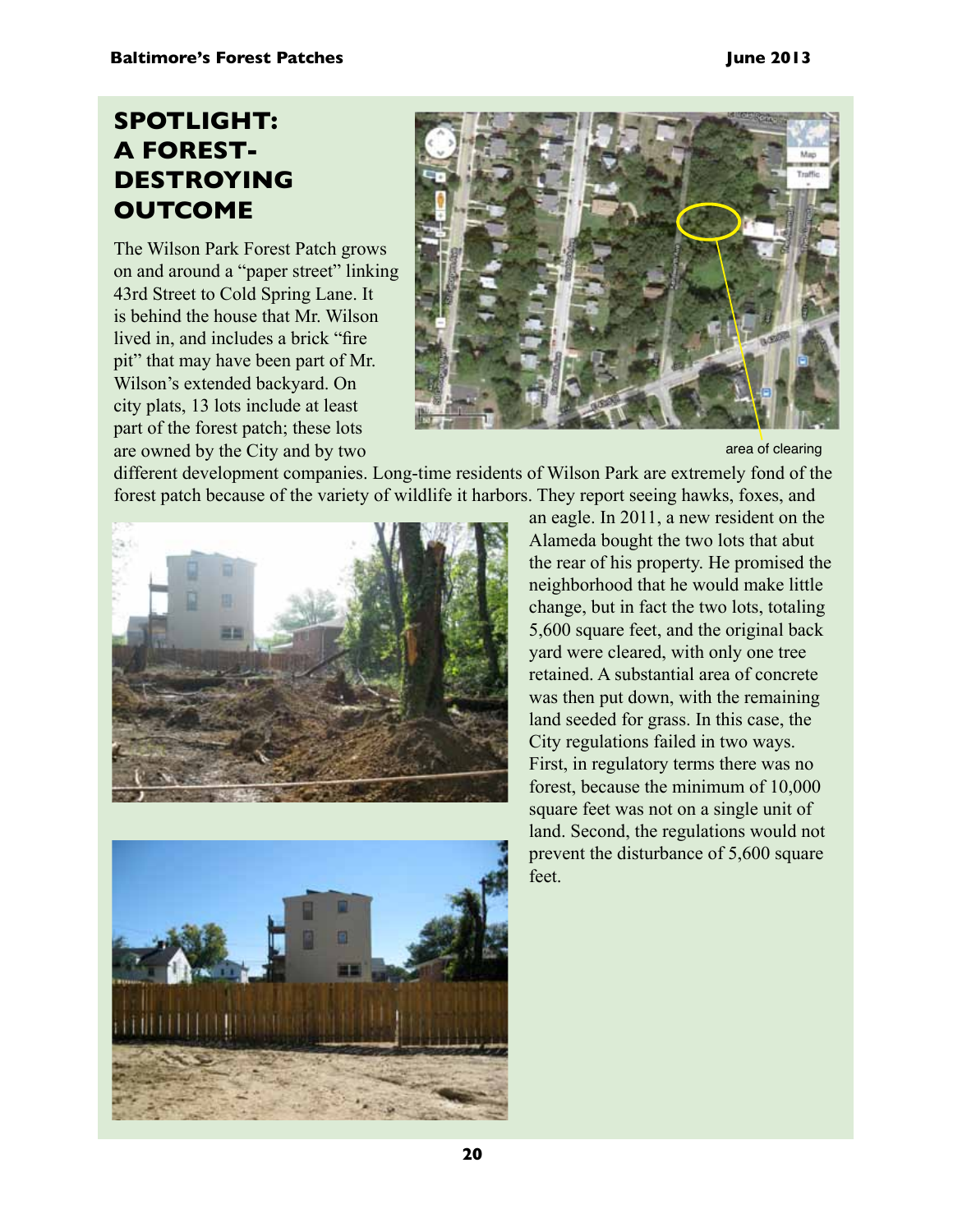**Baltimore City Landscape Manual** Baltimore City is in the process of updating its zoning code. This code refers to a Baltimore City Landscape Manual, which will be finalized and approved by the Department of Planning once the new zoning code is in place.

While one goal of the manual is to "preserve existing trees and tree canopy to the maximum extent practicable," the regulations would rarely protect forest patches.<sup>37</sup> First, the regulations only apply when a project would trigger Site Plan Review (i.e., it is a commercial development or a residential development that involves more than three properties). Thus, the regulations would rarely apply in residential neighborhoods that have single and duplex houses.

**Baltimore City Critical Areas Management Program Manual** The "Critical Areas Program" is a state-wide program to promote the environmental health of the Chesapeake Bay. Under this program, all land within 1,000 feet of the shore is deemed "critical," and stringent development restrictions apply (though for projects that cannot meet the requirements on site, off-site remediation is available). The regulations also apply in certain areas of the Gwynn's Falls. These regulations cannot help the vast majority of Baltimore's forest patches, which lie too far upstream or away from water altogether. However, its approach might make a good model for forest patch regulations.

**Flood Plains** No development, including clearing, is permitted within 25 feet of a watercourse. This regulation protects a very small area of Baltimore's forests. However, this regulation may make some lots adjacent to streams undevelopable. In addition, stringent state regulation of development in non-tidal floodplains (that is, rivers) makes development in these areas typically impossible. However, these areas account for a small portion of forest patches.

<sup>37.</sup> Baltimore City Landscape Manual (draft), Baltimore City Planning Department, p. 18.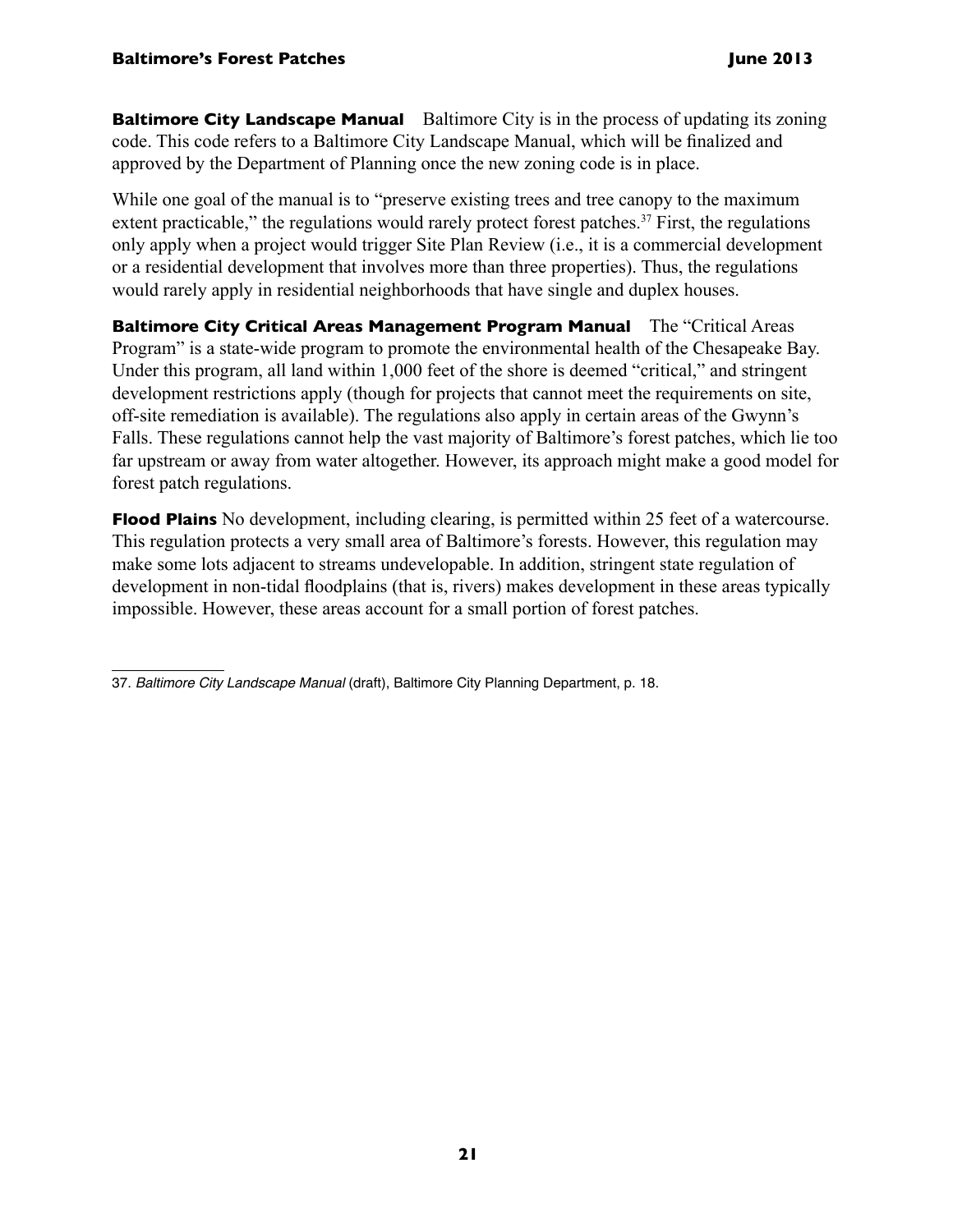## **RECOMMENDATIONS**

Forest patches provide residents with recreational opportunities, while providing valuable ecological services to the City as a whole. They clean water, clean the air, create healthier neighborhoods, and reduce summer temperatures. They provide crucial habitat for migratory and breeding birds. They can provide a venue for education and community involvement. There is also the potential for agroforestry: growing or harvesting foods and fibers. Unfortunately, Baltimore City lacks the appropriate tools to protect forest patches from destruction. This section identifies four goals for forest patch preservation and 14 strategies to meet these goals.

## **Goal 1. Improve Forest Patch Data**

**Strategy 1A: Document and inventory Baltimore's forest patches.** This white paper and expected follow-up work by Baltimore Green Space on a more detailed "forest patch atlas" are good first steps. Resources of the Planning Department may be helpful in developing a full inventory.

### **Strategy 1B: Determine financial value of forest patches and the cost of care.**

"Gray" infrastructure such as roads, stormwater facilities, and power plants all require continual investment. So does "green" infrastructure, such as streams, street trees, and forest patches. In an urban environment, nature cannot take care of itself without a helping hand – and that costs money. We can underline the need for reinvestment in our forest patches by attaching a financial value to them. Such an analysis should show: the value of forest patches' environmental services if they were provided by "gray" infrastructure; the forest patches' replacement costs; the investments needed to maintain forest quality (to counter dumping and invasive plants); and the cost of the loss of services in the absence of care.

## **Goal 2. Coordinate Work of City Departments**

There are approximately 17,000 vacant lots in Baltimore City, about 6,650 of them owned by City government. Not surprisingly, the City is eager to sell this land to developers as well as to abutting landowners. In the meantime, the Department of Public Works is working to reduce the pollutants that our stormwater delivers to the harbor. DPW loses ground when Baltimore loses forest.

**Strategy 2A: Freeze sale of City-owned forested land;** this is an estimated 350 lots.

**Strategy 2B: Facilitate appropriate review for permits.** In the City's "Tidemark" database system for permits, tag all properties that contain portions of forest patches to facilitate appropriate review (as with properties that are in floodplains or the Chesapeake Bay Critical Area).

**Strategy 2C: Evaluate all paper streets** to determine which are actually parts of forest patches. Paper streets that are part of forest patches should be protected and not built out.

**Strategy 2D: Preserve City-owned forested land.** The Departments of Housing and Community Development, Planning, and Public Works should work together to determine how best to preserve City-owned forested land and turn it into long-term Forest Patches as defined in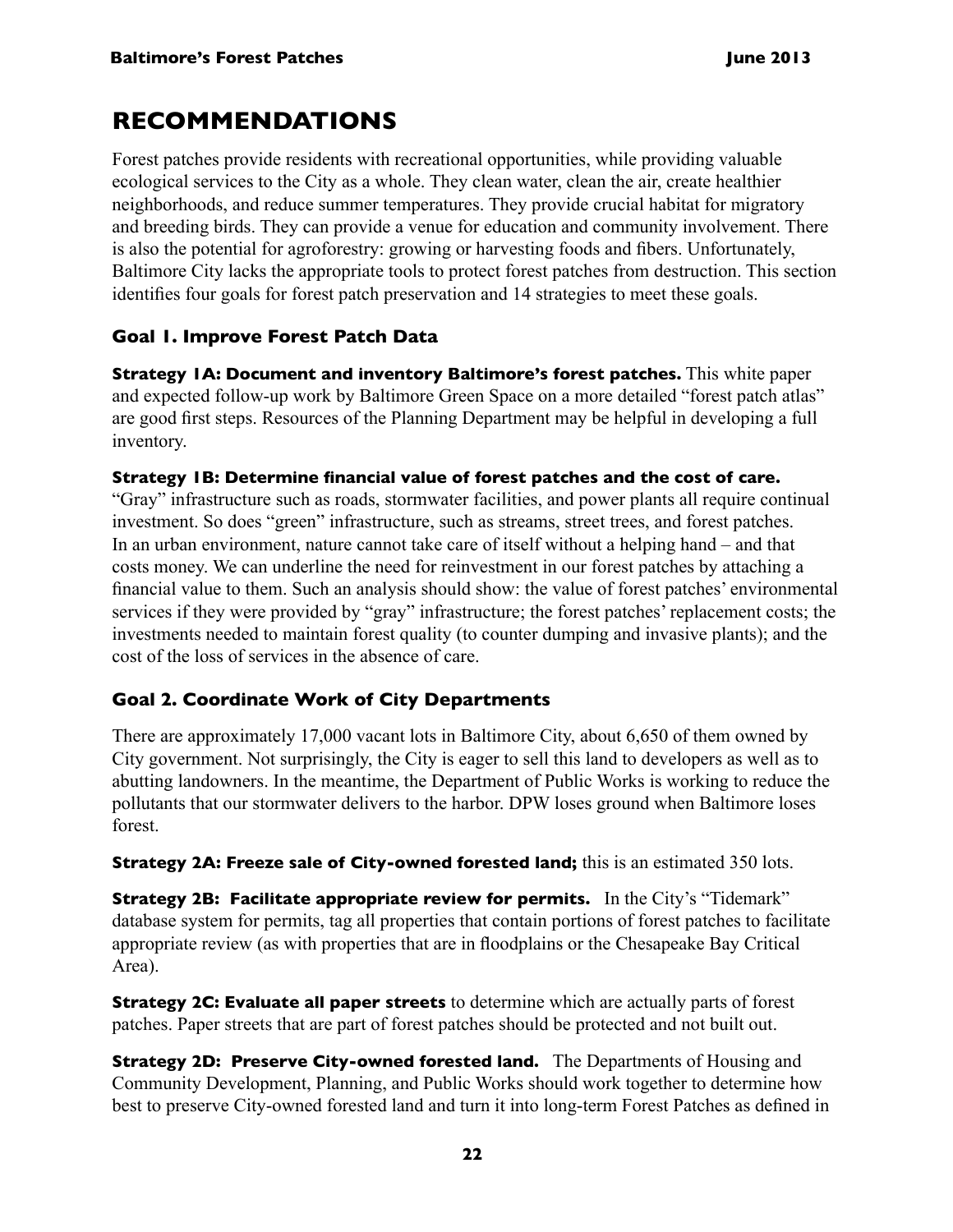the forthcoming Green Pattern Book (a project spearheaded by the Office of Sustainability as a tool to encourage the planning and implementation of different "green uses" for vacant land by City agencies, NGOs, community-based organizations, and individual residents).

**Strategy 2E: Add forested land to parks.** City-owned forested land that abuts parks or can serve to connect parks along streams should fall under the management of the Department of Recreation and Parks.

### **Goal 3. Update Regulations**

**Strategy 3A: Amend the City Code, regulations, and policies,** including the Baltimore City Forest Conservation Program, to better recognize and protect Baltimore's forest patches.

Baltimore's Forest Conservation Program is due for revisions after the Baltimore City Landscape Manual is adopted. A thorough review of the manual should include input from stakeholders. The current manual fails to fit state-wide regulation to the urban context. For example, in determining the size of a forest patch, the manual should recognize that urban forest patches typically include more than one owner's property. In addition, the regulations should apply to all projects that would disturb at least 2,500 square feet of forest, for any reason. At present, the trigger for the regulation is the amount of disturbance, not whether the area to be disturbed is forested. In a revised program, the trigger should be related to the amount of forest and the amount to be disturbed. To facilitate GIS analysis, forest patches should be defined as consisting of at least 10,000 square feet of canopy. These are examples; a thorough review would identify additional changes.

**Strategy 3B: Protect specimen trees** (trees larger than 20 diameter at breast height) through the Landscape Manual, the Forest Conservation Program, and through new regulations that protect large trees and forest patches at all times, not just during development.

Some municipalities, such as Annapolis, regulate which trees can be cut on private property, with no development trigger. Such an ordinance would have the potential to preserve a substantial portion of Baltimore's tree canopy. However, it would need to be coupled with a strong education campaign on tree maintenance.

## **Goal 4: Engage Residents**

Forest patches can get much of the care they need from volunteer groups that learn about forest care (See Appendix B). They can remove invasive plants such as ivy and sometimes poison ivy, remove trash, and plant appropriate new trees. They can create trails and run community events. The recommendations that follow seek to foster increased resident stewardship of forest patches.

**Strategy 4A: Create a Forest Patch Registry.** Just as the City does its best to recognize established community-managed open spaces in the planning and disposition processes, it should also recognize the value of forest patches. Through the Department of Planning or the Division of Forestry, create a registry of forest patches where landowners can register the forest patches that include their land. Such forest patches could also include City-owned land and paper streets, as well as land that has met some test for abandonment. The regulations in the revised Baltimore City Forest Conservation Code and Manual should apply to all sites in the registry, perhaps with more stringent conditions.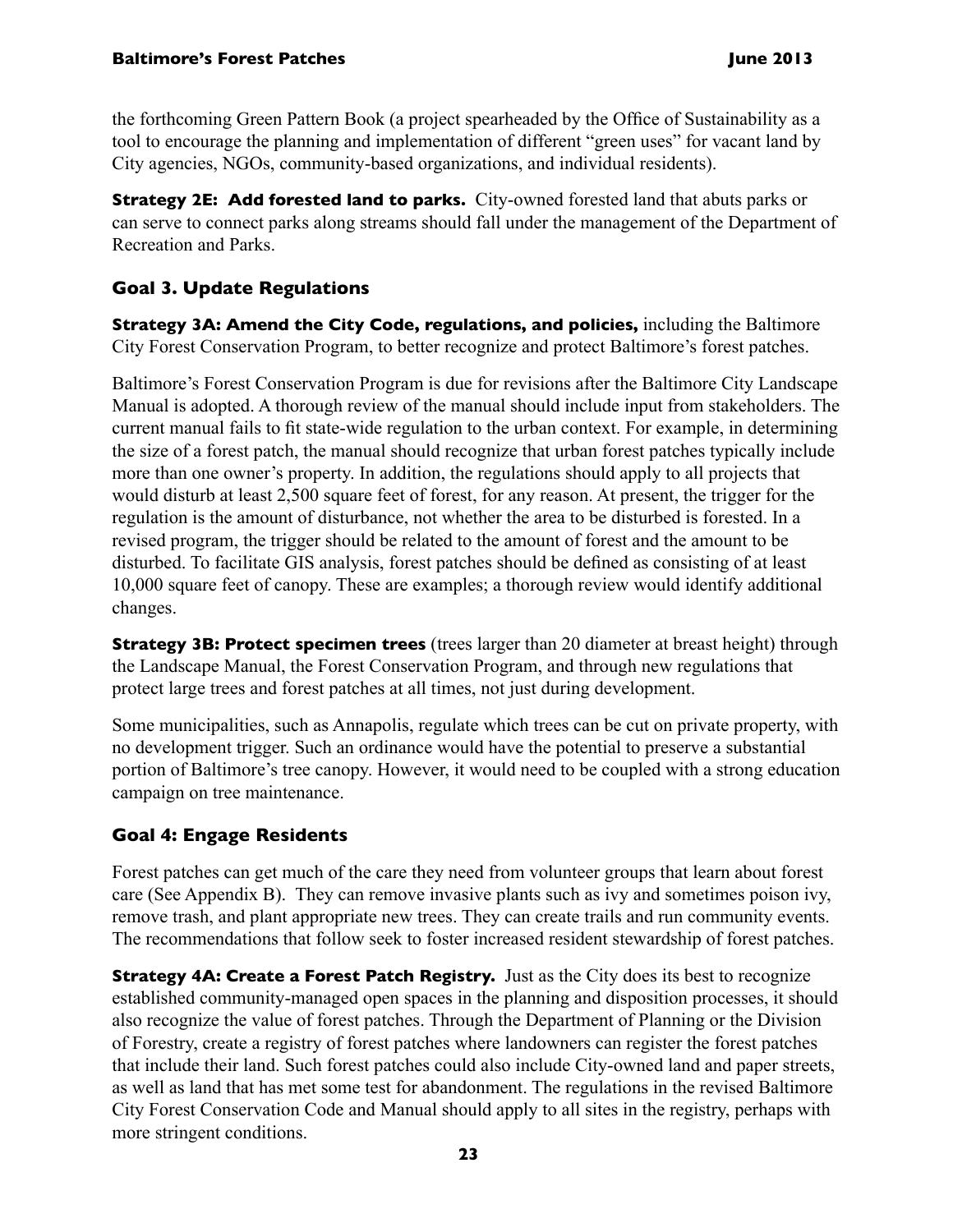**Strategy 4B: Create incentives for stewardship and preservation.** The Forest Preservation Act of 2013 (HB 706) provides for tax credits for reforestation or timber stand improvements on commercial forest land of 3 to 1000 acres. This legislation may provide a starting point for crafting legislation that would encourage stewardship and preservation of urban forest patches. Similarly, easements donated to public bodies or private land trusts could in some cases provide an incentive for preservation. Considering that forest patches tend to cross property boundaries, an easement program would encourage groups of residents to jointly protect areas of tree canopy. Baltimore City should determine what incentives for forest patch preservation are most practical, and create the tools to offer these incentives to Baltimore landowners.

**Strategy 4C: Provide stormwater fee credits** to residents who participate in forest stewardship activities. This creates a small financial incentive for residents to care for local forest patches.

**Strategy 4D: Fund educational programming** for forest stewardship through the stormwater utility. Such programs should include community organizing support as well as educational activities and materials. Volunteers rely on programming by nonprofits for expertise, mentoring, and materials.

**Strategy 4E: Refer all residents** interested in providing stewardship to forest patches to Baltimore Green Space's forest patch program.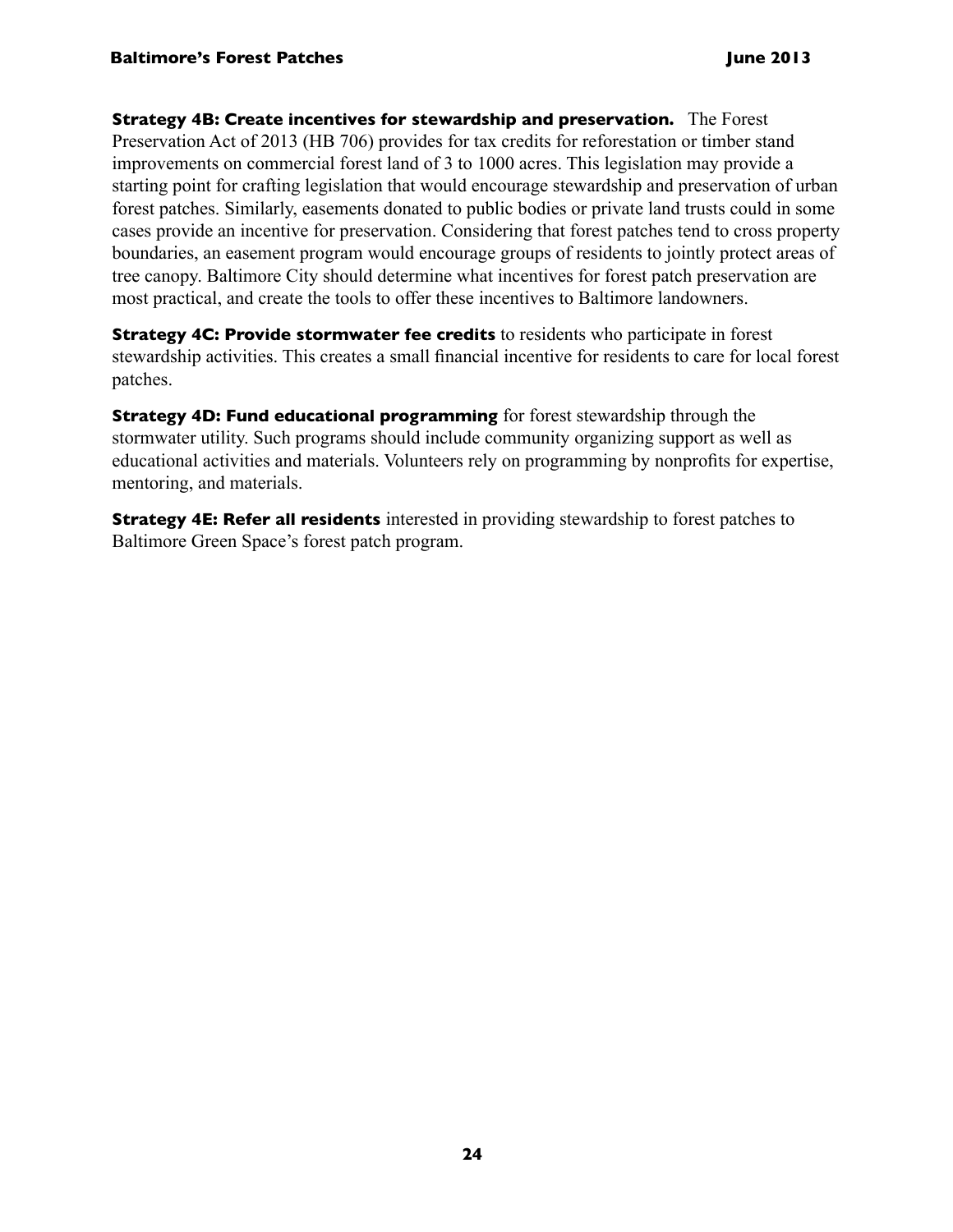## **Appendix A**

## **Four North Baltimore Forest Patches and Baltimore Green Space's Community Organizing Work**

Baltimore Green Space's work with forest patches grew out of the sale of land in the Wilson Park Forest Patch, a sale that resulted in clear-cutting of a substantial portion of the forest patch. In addition to working on policy approaches to protect forest patches, we started a Stewards' Group to help residents learn how to care for their neighborhood forest patches. Some of the data in this paper was collected at these sites.

Through the Stewardship Group we provide sites with education, volunteers, and information about grants. One of the most exciting aspects of the group is the commitment of the forest stewards to participating in workshops in each others' communities. They have begun building a true coalition to support each other in learning and working in each other's forests.

### **Govans Urban Forest Patch**

The York Road Partnership (YRP) wanted to care for an uncared-for forest patch along the west side of the 5200 block of York Road that was officially preserved (through use of the Baltimore City Forest Conservation Manual) when a CVS was built at the corner of York Road and Notre Dame Lane. They were unsure whether their presence was appropriate, and they didn't know how to care for the site, which had an excess of dumping and invasive plants such as English Ivy. We helped them understand that their presence was needed and to plan their first steps. We organized a tour of forest patches that was attended by Ian Yesilonis of the U.S. Forest Service, and he provided a list of starter projects. YRP recruited Loyola University's Rugby team to assist them on a series of 6 workdays. We also ran our first Villainous Vines workshop at this location. An enormous amount of trash has been removed and substantial ivy removed. With assistance from the Parks & People Foundation, the Partnership has begun planting native trees in areas where dumping and ivy had made it impossible for saplings to emerge, and Ian Yesilonis has begun to develop a management plan. We are helping the group learn more about the conservation easement that protects the land. We estimate that the forest patch is about one-third of an acre.

### **Springfield Woods**

At the beginning of 2012, Butch Berry started caring for a 2.5-acre forest patch he had played in as a child. He removed trash, especially from a stream, and cut paths. We helped Butch get formal permission from the owner to maintain the forest. In addition, we have provided him with information about plants, and have given him advice on outreach and community organizing – all of which he immediately puts to use. We've also connected him with resources such as volunteers and grants. For example, about 30 Hopkins volunteers spent a day removing trash. We hosted several bird walks at Springfield Woods and the next one will include a local Boy Scout troop. Springfield Woods is receiving a Parks & People Foundation grant this season. The forest patch is located just south of 43rd Street, and just west of the Alameda. For updates on Springfield Woods, visit the Facebook page "Friends of the Springfield Woods of Baltimore."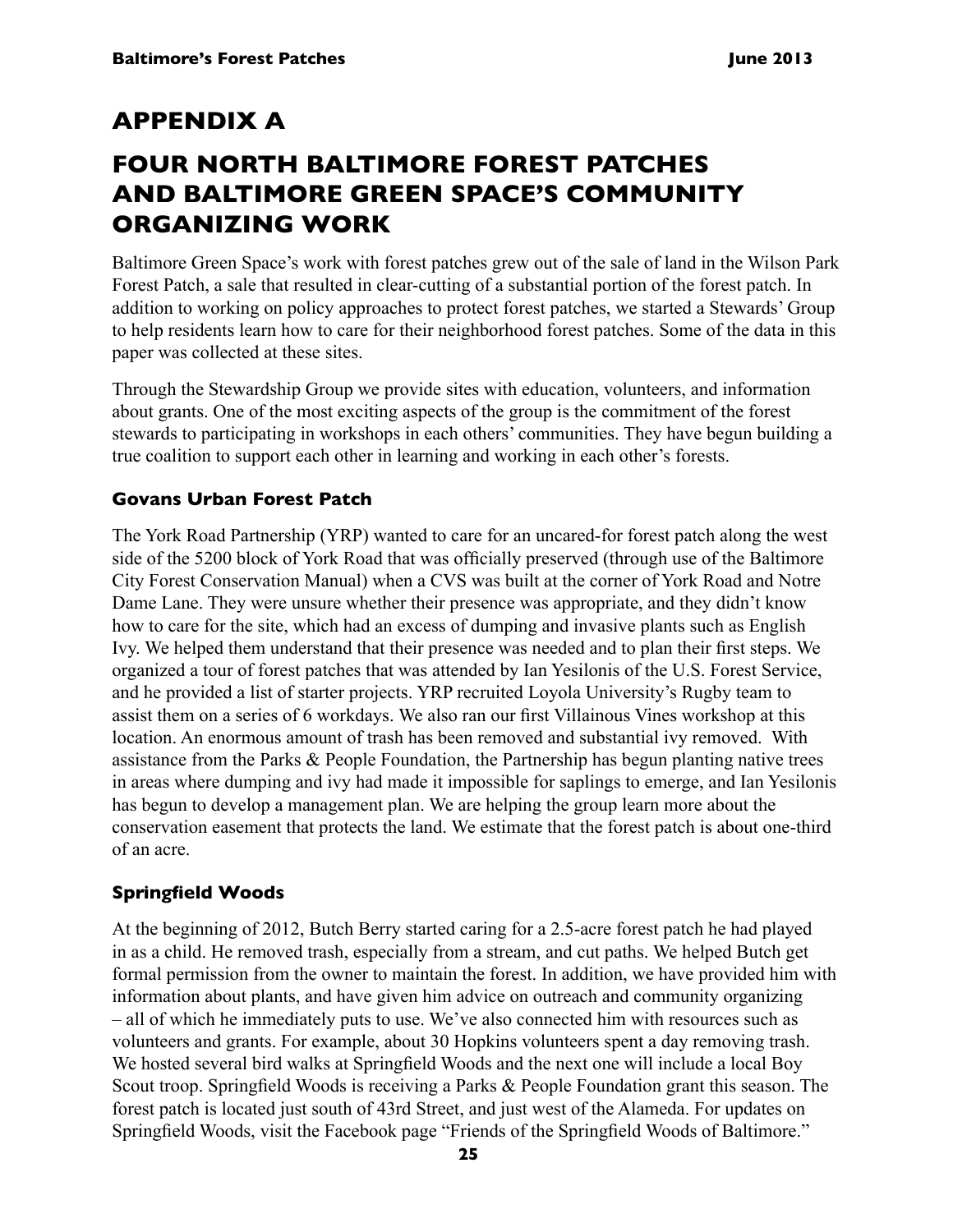### **Wilson Park Woods**

Wilson Park is the neighborhood that inspired our Forest Patch program – their beautiful forest patch was substantially reduced by clear-cutting of forest (without breaking any rules). Most of the residents are older, but they are moving toward more active management of the remaining forest. The residents have hosted two workshops on removal of invasive plants. Each time we have held an event more residents have taken up care of the forest patch. Residents are also working to adopt the unpaved street, to better protect it from encroachment or sale. The group will receive a grant this season from the Parks & People Foundation, and we connected the residents with volunteers. The forest patch features a large American elm, estimated at 50-80 years old, and a very small spring. Before the tree removal, the forest patch included at least 30,800 square feet, or about seven-tenths of an acre. The forest patch is located just south of Cold Spring Lane and west of the Alameda, along the paper street known as Kenilworth Avenue.

### **Winston-Govans Forest Patch**

This patch is composed of a center-block lot of 16,300 square feet, two paper streets, and substantial tree canopy in the back yards surrounding the central lot. We connected with the Winston Govans forest patch through a bird walk we hosted. They are now in the midst of adopting the paper streets that comprise a good portion of the forest. The site includes a very large white oak. Additionally, we have twice noted bald eagles at this site. Once the streets are adopted the community will be able to apply for greening grants and receive native trees from Tree Baltimore at a discounted rate.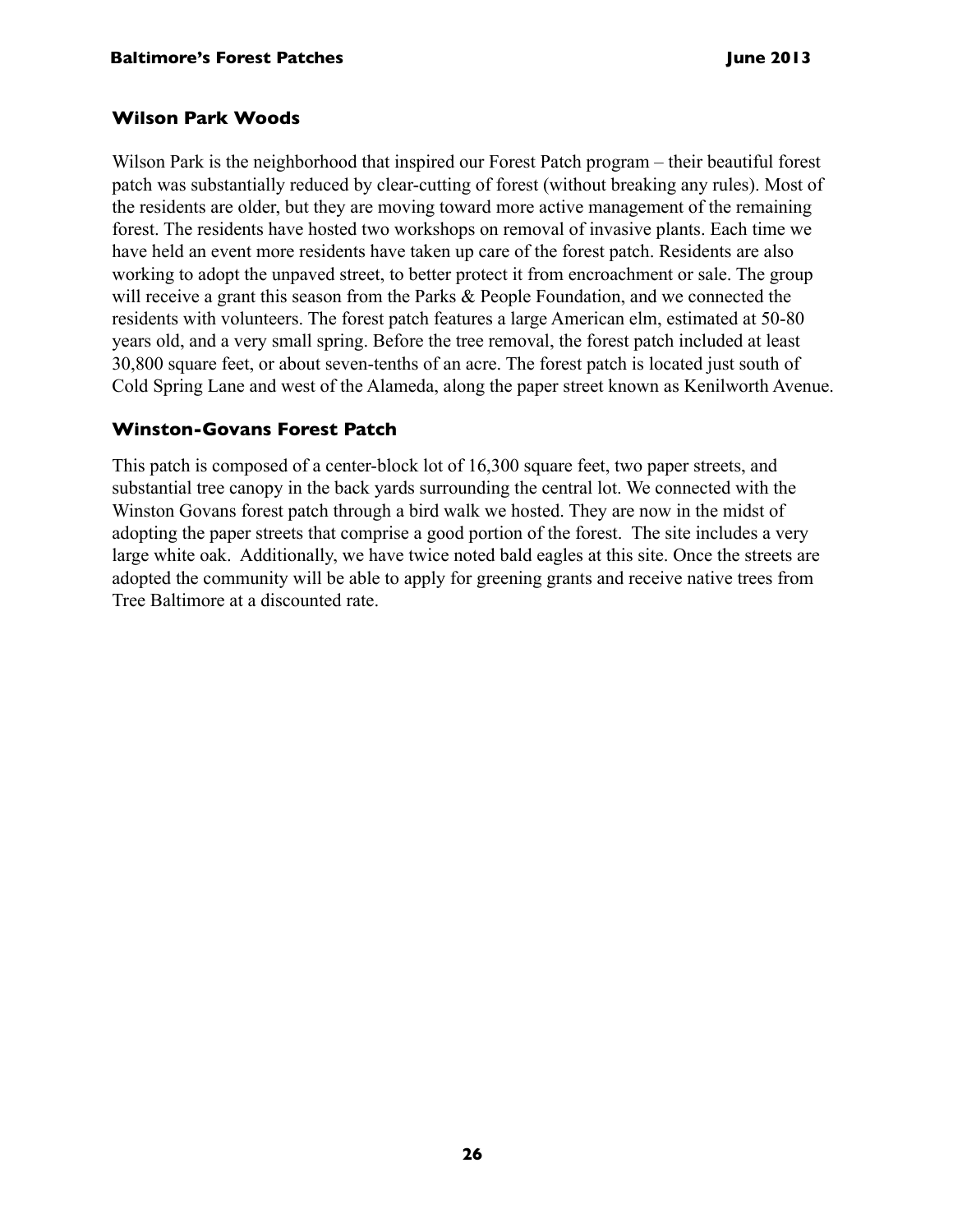## **Appendix b**

## **birds of note at north baltimore forest patches**

#### **Winston Govans Forest**

#### **Patch**

#### **Birds noted on April 14, 2012**

Cooper's Hawk Bald Eagle 1 Mourning Dove 7 Rock Pigeon 5 Red-bellied Woodpecker 2 Downy Woodpecker 1 Northern Flicker 2 (nest found) Blue Jay 4 Fish Crow 2 American Crow 1 Crow species 2 Carolina Chickadee 6 White-breasted Nuthatch 1 Carolina Wren 1 Northern Mockingbird 2 European Starling 5 Northern Cardinal 3 Field Sparrow 1 Chipping Sparrow 14 White-throated Sparrow 2 Dark-eyed (slate-colored) Junco 3 Brown-headed Cowbird 2 Common Grackle 10 House Finch 4 House Sparrow 2

### **Wilson Park Forest Patch**

#### **Birds Noted June 24, 2011**

Northern Cardinal 3 Gray Catbird 5 Fish Crow 2 Red-eyed Vireo 2 American Robin 3 Carolina Chickadee 2 Northern Mockingbird 1 Scarlet Tanager 1 Great-crested Flycatcher 1 Baltimore Oriole 2 Tufted Titmouse 1 Chimney Swift 7 American Goldfinch 3 American Crow 1 White-eyed Vireo 1

Least Flycatcher 1 House Wren 1 Downy Woodpecker 1

### **Springfield Woods**

#### **Birds Noted June 24, 2011**

Gray Catbird 3 Eastern Pewee 1 Carolina Chickadee 1 Northern Cardinal 1 Tufted Titmouse 2 Blue Jay 1 Chimney Swift 3 Yellow Warbler 1 Acadian Flycatcher 1 Common Grackle 3 House Sparrow 1 House Finch 1 Chestnut-sided Warbler 1 Red-winged Blackbird 1 American Robin 1 Great Crested Flycatcher 1 Cedar Waxwing 5 Red-eyed Vireo 1

#### **Birds Noted April 28, 2012**

Mourning Dove Chimney Swift Ruby-throated Hummingbird Red-bellied Woodpecker Northern Flicker Empidonax Flycatcher Red-eyed Vireo White-eyed Vireo Blue Jay American Crow Tufted Titmouse Carolina Chickadee House Wren Ruby-crowned Kinglet Blue-gray Gnatcatcher 2 American Robin Gray Catbird European Starling Northern Parula Yellow-rumped Warbler 30 Black-throated Green Warbler Bay-breasted Warbler Black-and-white Warbler Common Yellowthroat

Northern Cardinal Eastern Towhee White-throated Sparrow Brown-headed Cowbird

#### **Results of Breeding Survey, June 22, 2012**

*Species definitely breeding:* Black Vulture 3 Carolina Wren 2 European Starling 2 American Robin 10 Gray Catbird 8 Northern Cardinal 4 House Finch 3

*Species possibly breeding:* Downy Woodpecker 3 Eastern Wood-pewee 1 Acadian Flycatcher 1 Great Crested Flycatcher 1 House Wren 1 Tufted Titmouse 1 Carolina Chickadee 4 Cedar Waxwing 12 Red-eyed Vireo 2 House Sparrow 5

*Other Species Observed:*  Mourning Dove 5 Chimney Swift 6 White-breasted Nuthatch 1 Common Grackle 10 American Goldfinch

#### **Birds Noted November 17, 2012**

Turkey Vulture 7 Bald Eagle 1 Red-tailed Hawk Ruby-throated Hummingbird 1 Red-bellied Woodpecker 2 Downy Woodpecker 1 Hairy Woodpecker 1 Blue Jay 6 American Crow 5 Fish Crow 1 Crow species 23 Tufted Titmouse 3 Carolina Chickadee 2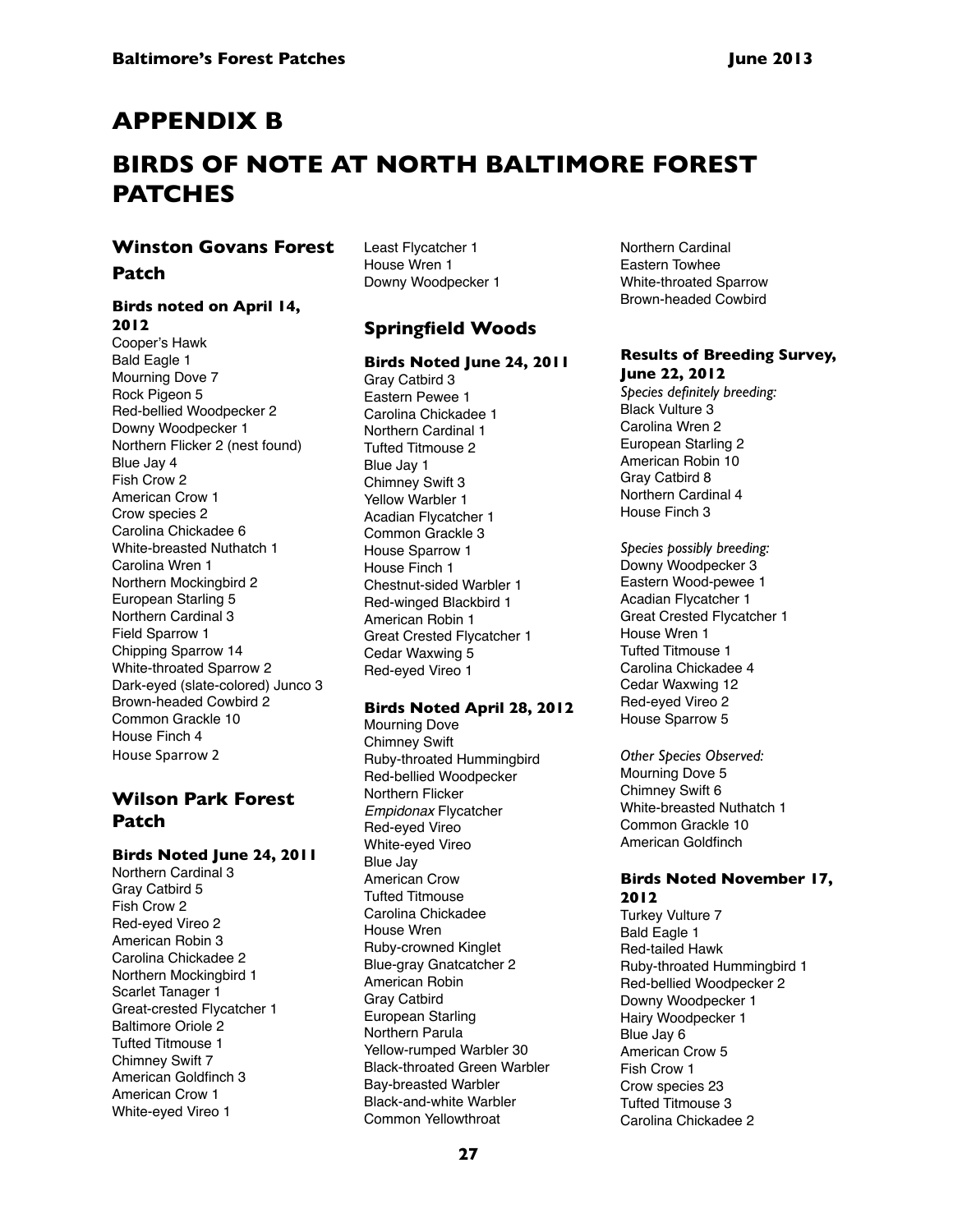Golden-crowned Kinglet 2 Ruby-crowned Kinglet 1 Winter Wren 1 American Robin 10 Hermit Thrush 3 Northern Cardinal 3 House Finch 1 American Gold Finch

**Trees of Note at Winston-Govans, Govans Urban Forest, Springfield Woods, and Wilson Park Woods**

American Beech American Elm American Holly arrowwood basswood black cherry black gum black locust black oak black Walnut box elder brookside alder chestnut common elderberry fringetree green ash greenbrier hawthorn highbush blueberry red maple redbud silky dogwood silver maple southern red oak spicebush strawberry-bush thornless honey locust tuilptree white ash white oak willow oak yew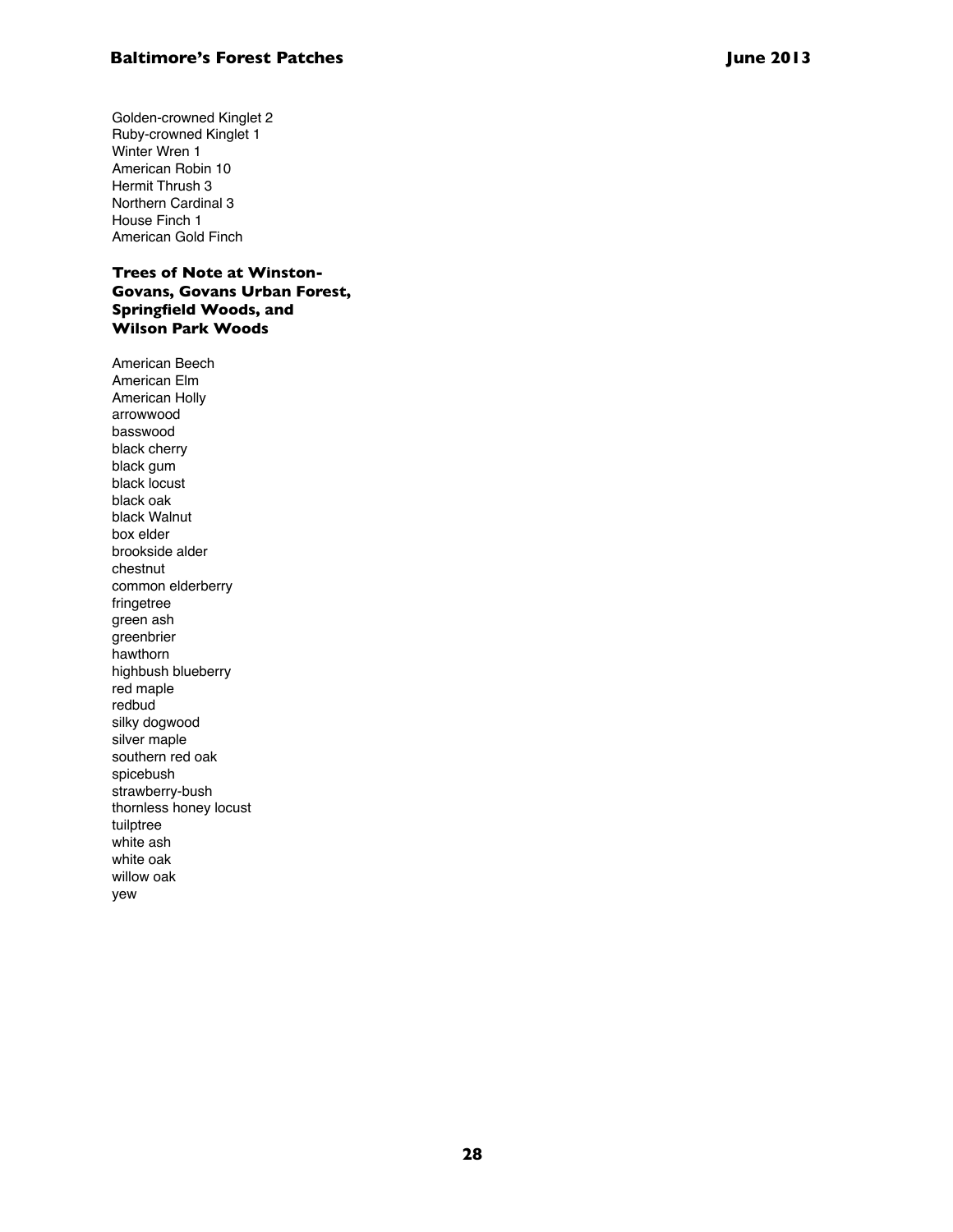## **Appendix C**

## **Forest Patch Documentation Jason Hesch**

#### Input Data:

- 1) forest patches original.shp
- 2) geodata.EGISDATA.tree canopy.shp
- 3) geodata.EGISDATA.park
- 4) geodata.EGISDATA.realprop
- 5) geodata.EGISDATA.baltcity
- 6) geodata.EGISDATA.water
- 7) geodata.EGISDATA.railroad

#### Edited Data:

- 1) Forest\_patches\_merge
- 2) Forest\_patches\_GT10K.shp
- 3) Forest\_GT10K\_Balt\_clip.shp
- 4) Forest\_patches\_Dissolved\_clip.shp
- 5) Parks\_dissolved.shp
- 6) Forest\_Centroids\_park\_2.shp
- 7) Forest\_Park\_Not\_Centroid.shp
- 8) Forest\_touch\_park\_2.shp
- 9) Forest\_outside\_parks\_2.shp
- 10) Forest\_Near\_Streams.shp
- 11) Parks\_intersect\_ForestStreams.shp
- 12) Forest\_50ft\_Railroad.shp
- 13) Forest 100ft Railroad.shp
- 14) Parks\_intersect\_Railroad100ft.shp
- 15) Parks\_intersect\_Railroad100ft\_Dissolved.shp
- 16) PublicOwnedLand\_Baltimore\_v2.shp
- 17) PublicOwnedLand\_Federal\_v2.shp
- 18) Forest\_PublicOwnLand\_Federal.shp
- 19) Forest\_PublicOwnLand\_Baltimore.shp
- 20) Forest\_Lots\_2.shp
- 21) Forest\_Property\_spatialJoin5.shp
- 22) Buildings\_Foresty.shp

### **Preparing the data for spatial analysis.**

- 1. Used the Cartography Tools > Generalization > **Aggregate Polygons function** on forest\_ patches\_original.shp to dissolve abutting polygons so that each polygon represents a single contiguous patch. Output Data: forest patches merge
- **2. Select** by Attribute to query patches that are 10,000 square feet and larger on forest\_patches merge. Exported selection. Output Data: forest patches merge GT10K.shp
- 3. Used Analysis Tools > Extract > **Clip** on *forest\_patches\_merge\_GT10K* with geodata.EGIS-DATA.baltcity (Baltimore city boundary) to extract the forest patches which are within the city boundary. Output Data: Forest\_GT10K\_Balt\_clip.shp
- **4. Dissolved** Forest GT10K Balt clip.shp to make a single polygon. Output Data: Forest Patches Dissolved Clip.shp

**Parks**

5. Data Management Tools > Generalization > **Dissolve** geodata.EGISDATA.park*.* This was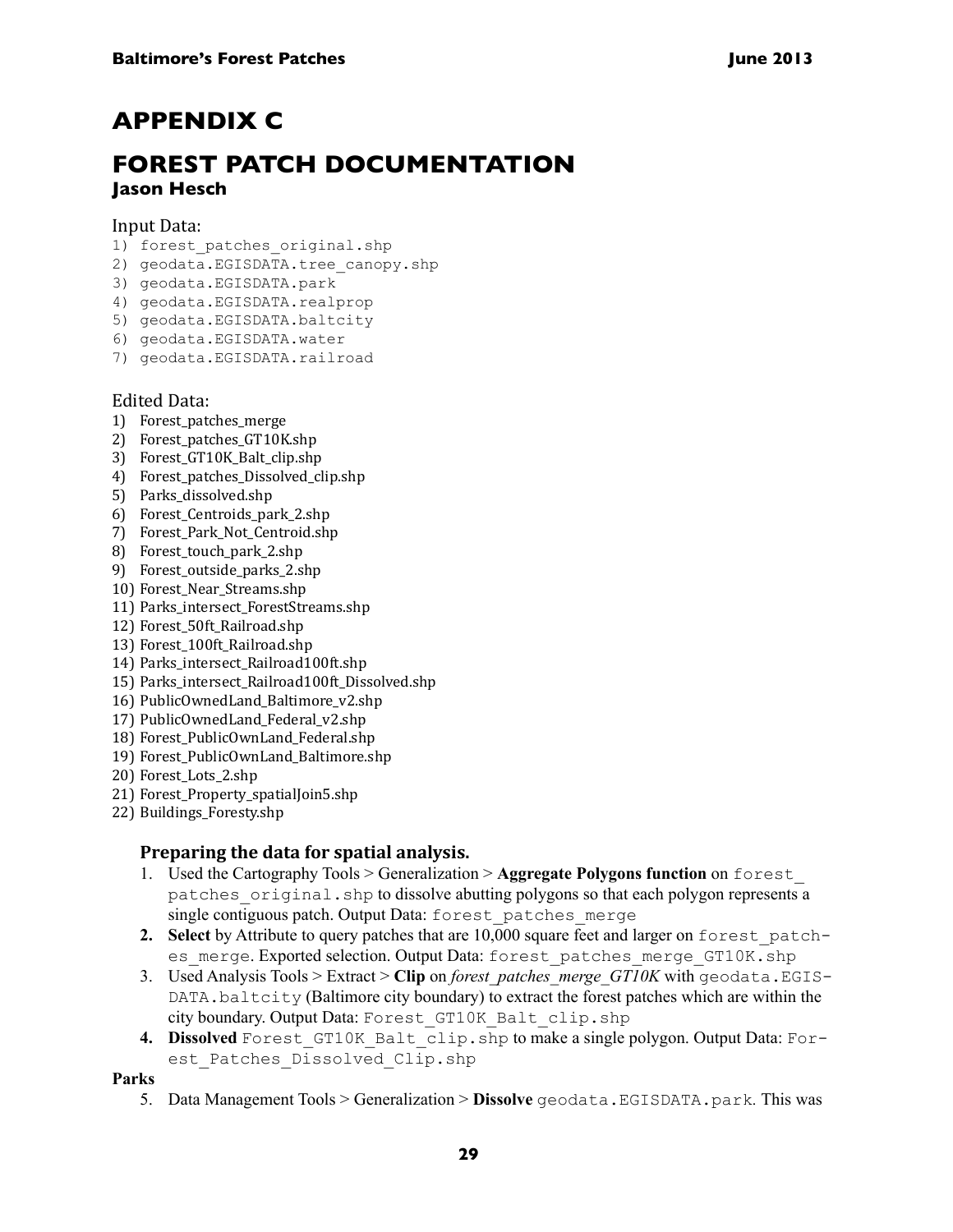necessary because the city's park layer had parks boundaries within parks. Output Data: Parks\_ Dissolved.shp

- **6.** Select by location > Source Layer: Parks Dissolved.shp. Target layer: Forest GT10K Balt clip. Spatial Selection method: have their centroids in the source layer. Exported selection. Output: Forest\_Centroids\_Park\_2.shp
- 7. Created new column in Forest GT10K Balt clip.shp attribute table.
- 8. Opened Forest GT10K Balt clip.shp attribute table. **Joined** Forest Centroids Park 2.shp to table. Where all objectID matched I typed in "Centroid" as the value in the "Park" field.
- 9. Opened Forest GT10K Balt clip.shp attribute table. Select by attribute > field: "Park" equal to value "centroid". Reverse selection to get all polygon features that are not centroid. Exported selection. Output: Forest\_Park\_Not\_Centroid.shp.
- **10. Cut & paste** polygon ObjectID#3088 from Forest Park Not Centroid layer to Forest Centroids Park 2. This was a very large polygon with a majority of its area within a park. Revised Forest GT10K Balt clip.shp table to reflect this change by adding "centroid" in "Park" field.
- **11. Select by location** > Source Layer: Parks\_Dissolved.shp. Target layer: Forest\_Park Not Centroid. shp. Spatial Selection method: intersect the source layer. Exported selection. Output Data: Forest\_touch\_parks\_2.shp
- 12. Opened Forest\_GT10K\_Balt\_clip.shp attribute table. **Joined** Forest\_touch parks\_2.shp to table. Where all objectID matched typed in "touch" as the value in the "Park" field.
- 13. Opened Forest\_GT10K\_Balt\_clip.shp attribute table. **Select by attribute** > field: "park" IS NULL. To select all polygons that are not touching or centroid. Exported selection. Output: Forest outside parks 2.shp

#### **Streams**

- **14. Select by location** > Source Layer: geodata.EGISDATA.water. The target layer: Forest GT10K Balt clip.shp. Spatial Selection method: are within a distance of 50 ft of the source layer feature. Includes patches which barely touch a water source. Exported selection. Output Data: Forest\_Near\_Streams.shp
- 15. Select by location > Source Layer: Forest Near Streams.shp. Target Layer: geodata. EGISDATA.park. Spatial Selection Method: intersect the source layer. Exported selection. Output Data: Parks\_intersect\_ForestStreams.shp
- **16. Dissolve Function**: Data Management Tools > Generalization > Dissolve Parks\_intersect ForestStreams.shp. Sum Statistics Shape Area. For display purposes, to show only outside boundaries. i.e. to not show boundary of parks within parks show. Output Data: Parks\_intersect\_ForestStreams\_Dissolved.shp

#### **Transit Lines**

- **1. Select by location** > Source Layer: geodata.EGISDATA.railroad. Target Layer: Forest GT10K Balt clip.shp. Spatial Selection Method: are within a distance of 50 ft and 100 ft of the source layer. Exported selection. Output Data: Forest 50ft Railroad.shp & Forest\_100ft\_Railroad.shp
- 2. Forest 100ft Railroad.shp: **Symbology** > Categories > Unique values > Field Value: "PARK". Add value "outside". With check mark on "all other values". Renamed labels.
- **3. Select by location** > Source Layer: Forest\_100ft\_Railroad.shp Target Layer: geodata.EGISDATA.park Spatial Selection Method: intersect the source layer. Exported selection. Output Data: Parks\_intersect\_RailRoad100ft.shp
- **4. Dissolve Function**: Data Management Tools > Generalization > Dissolve Sum Statistics Shape Area. Output Data: Parks\_intersect\_RailRoad100ft\_Dissolved.shp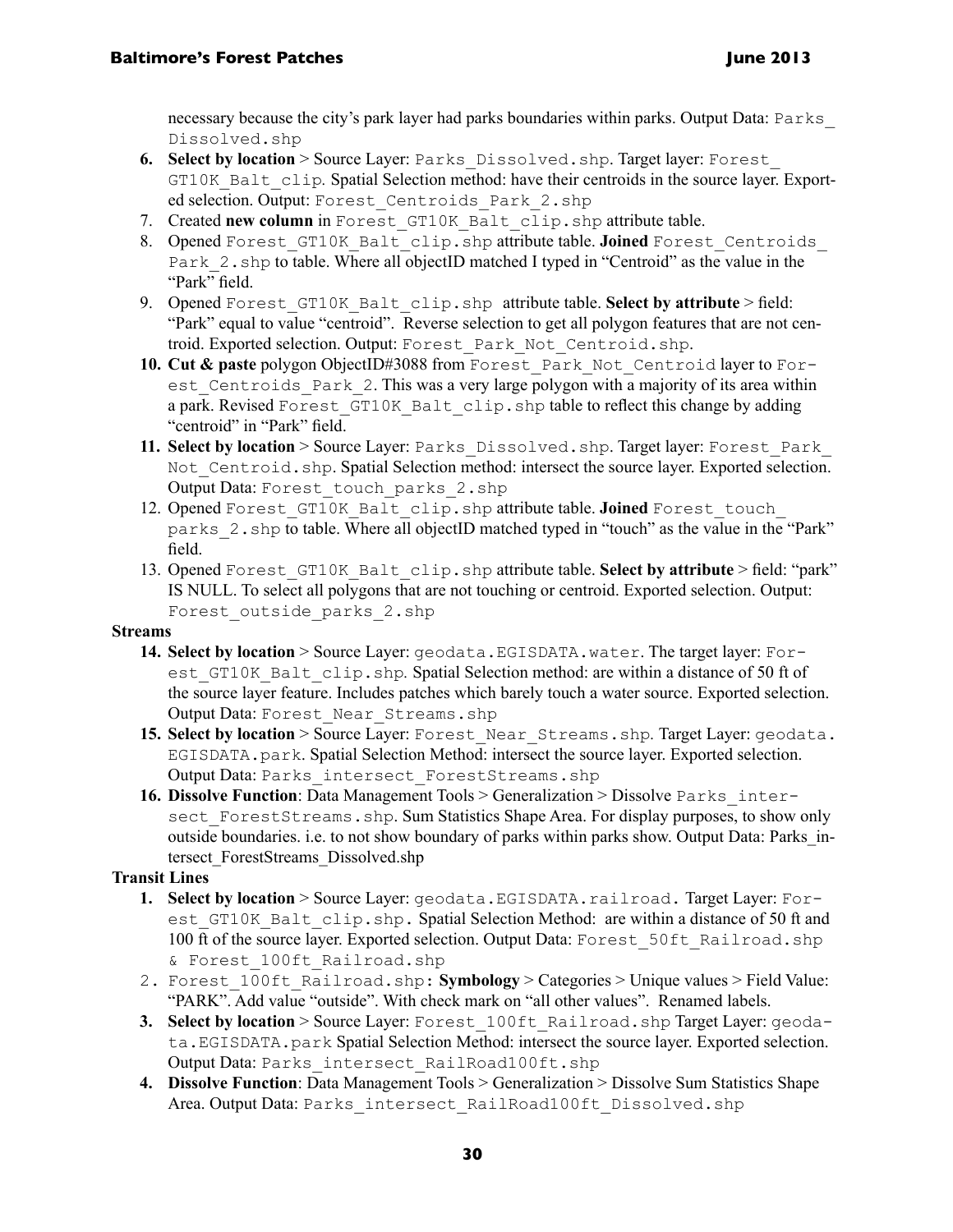5. geodata.EGISDATA.railroad: **Symbology** > Categories > Unique values > Value Field: "SUBTYPE". Add value: "RLABD" and "RLABDH". With check mark on "all other values". Renamed labels.

### **Public Real Estate Ownership**

- 1. Open geodata.EGISDATA.realprop **> Select by attribute** > Owner\_Abbr = HABC, MCC, DHCD. Exported selection. Output Data: PublicOwnLand Baltimore v2.shp
	- a. PublicOwnLand Baltimore.shp: Owner Abbr = HABC, MCC, DHCD. (same as above, double checking numbers. However, geodata.EGISDATA.realprop is constanting being updated. Therefore numbers are used statically at one point in time.)
- 2. Open geodata.EGISDATA.realprop > Select by attribute > Owner Abbr = USA, HUD, VA Exported selection. Output Data: PublicOwnLand federal v2.shp
	- a. PublicOwnLand federal.shp: Owner Abbr = USA, HUD. (Missing VA value)
- **3. Select by location** > Source Layer: PublicOwnLand\_Federal.shp. Target layer: Forest outside parks.shp. Spatial Selection method: intersect the source layer. Exported selection. Output Data: Forest PublicOwnLand federal.shp
- **4. Select by location** > Source Layer: PublicOwnLand\_Baltimore.shp. Target layer: Forest outside parks.shp. Spatial Selection method: intersect the source layer. Exported selection. Output Data: Forest PublicOwnLand baltimore.shp

#### **Forest Real Estate Ownership**

- **1. Select by location** > Source Layer: Forest\_GT10K\_Balt\_clip.shp Target Layer: geodata. EGISDATA.realprop. Spatial Selection Method: intersect the source layer. Exported selection. Output Data: Forest Lots 2.shp
	- a. Forest Lots.shp: Missing Owner Abbr field and other fields. Bad version.
- **2. Hide fields**: Join\_Count, SubType\_GE, Section, Assessor, TaxBase, BfcvLand, BfcvImpr, LandExmp, ImprExmp, CityCred, StatCred, CcredAmt, ScredAmt, PermHome, AssesGrp, CurrLand, CurrImpr, ExampLand, ExmpImpr, FullCash, ExmpType, ExmpCode, UseGroup, SdatCode, ArTaxBas, DistSwch, Dist\_Id, StateTax, City\_tax, Ar\_owner, DeedBook, DeedPage, SaleDate, StdIrPre, St\_Name, St\_Type, Bldg\_no, Fraction, Unit\_num, Span\_num, SpanFrac, DhcdUse1, DhcdUse2, DhcdUse3, DhcdUse4, DwelUnit, Eff\_Unit, RoomUnit, RpdelTag, Respagcy, SalePric, SrvcCntr, Year\_build, LDate, OwnMde, Grndrent
- **3. Spatial Join**: Target Layer: Forest\_GT10K\_Balt\_clip. Join feature: Forest\_Lots\_2. shp. One-to-Many selected. Match: Intersect. Output Data: Forest\_Property\_spatial-Join5.shp. This action joins each forest patch to its respective real estate property it touches. i.e. one forest patch can touch or overlay 5 separate lots. This is for a look up table.
	- a. Fields to include: ObjectID 1, PIN, Blocklot, FullAddr, Block, Lot, Ward, Lot Size, No Imprv, Zone Code, Owner Abbr, Owner 1, Owner 2, Owner 3, Zip Code, Extd Zip, PropDesc, Neighbor, BdgSqft,

### **Spatial Analysis: Statistics**

Open Attribute-table > right-click *shape.area* > statistics > sum

### **1. Tree Canopy:** 611,757,338 sf.

- (Forest Patches)
- **2. Forest Patches:** 210,038,057 sf.
	- a. Percentage:  $(210,038,057)$ <sub>sf forests</sub> ÷  $611,757,338$ <sub>Sf trees</sub> = 0.343)
- **3. Forest-Streams:** 114,609,535 sf.
	- a. Percentage:  $(114{,}609{,}535{\scriptstyle\scriptstyle\rm{sfforest\,Near\,Stream}} \div 210{,}038{,}057{\scriptstyle\scriptstyle\rm{sfforest\,}} = 0.546$ )
	- b. Percentage:  $(114,609,535)$ <sub>sf forest Near Stream</sub>  $\div$  611,757,338<sub>Sf trees</sub> = 0.187)
	- c. Percentage:  $(91,315,587)$  Si forest Near stream-Inside Parks  $\div 611,757,338$ <sub>Sf trees</sub> = 0.797)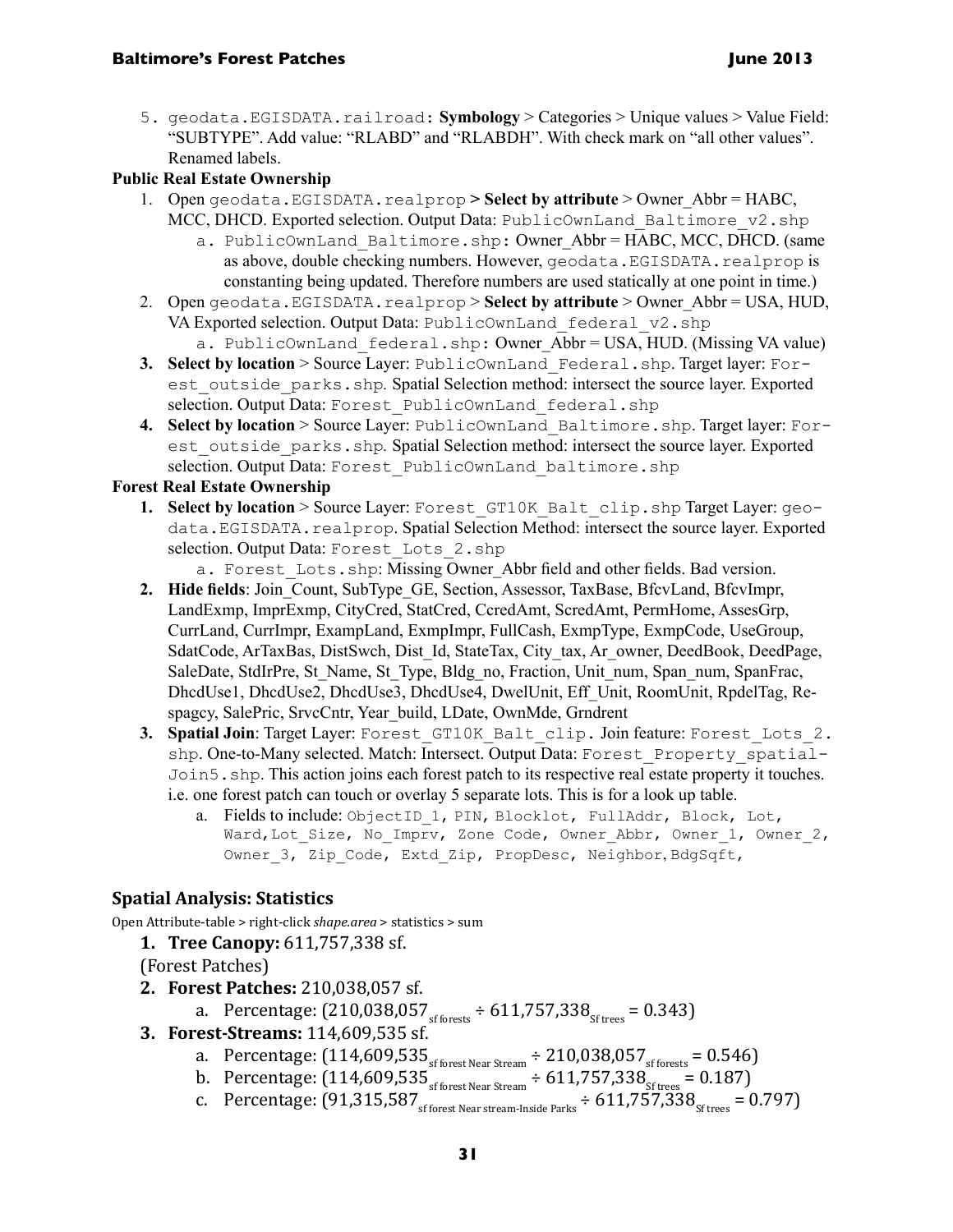d. Percentage: (23,293,948sf forest Near stream-Outside Parks ÷ 611,757,338Sf trees = 0.203) **4. Forest-in-Parks** Group1 (patches completely within)**:** 9,867,300 sf a. Percentage: (9,867,300sf forest Within Parks ÷ 210,038,057sf forests = 0.047) b. Percentage: (9,867,300sf forest Within Parks ÷ 611,757,338Sf trees = 0.016) **5. Forest-in-Parks** Group2 (centroids in parks)**:** 88,977,449 sf a. Percentage: (88,977,449sf forest Centroid Parks ÷ 210,038,057sf forests = 0.424) b. Percentage: (88,977,449sf forest Centroid Parks ÷ 611,757,338Sf trees = 0.145) **6. Forest-touch-Parks** Group1**:** 106,360,279 sf a. Percentage: (106,360,279sf forest Touch Parks ÷ 210,038,057sf forests = 0.506) b. Percentage: (106,360,279sf forest Touch Parks ÷ 611,757,338Sf trees = 0.174) **7. Forest-touch-Parks** Group2**:** 27,250,131 sf a. Percentage: (27,250,131sf forest Touch Parks ÷ 210,038,057sf forests = 0.130 ) b. Percentage: (27,250,131sf forest Touch Parks ÷ 611,757,338Sf trees = 0.045) **8. Forest-within&touching-Parks** Group1 & 2**:** 116,227,580 sf a. Percentage: (116,227,580sf forest Within & Touch Parks ÷ 210,038,057sf forests = 0.553) b. Percentage: (116,227,580sf forest Within & Touch Parks ÷ 611,757,338Sf trees = 0.190) **9. Forest-outside-Parks** Group1 & 2**:** 93,810,478 sf a. Percentage: (93,810,478sf forest Outside Parks ÷ 210,038,057sf forests = 0.447) b. Percentage: (93,810,478sf forest Outside Parks ÷ 611,757,338Sf trees = 0.153) **10.Forest-Railroads 50ft:** 36,439,516 sf a. Percentage: (36,439,516 sf RR50 ÷ 210,038,057sf forests = 0.173) b. Percentage: (36,439,516 sf RR50 ÷ 611,757,338Sf trees = 0.060) **11.Forest-Railroads 100ft:** 41,121,004 sf a. Percentage: (41,121,004 sf RR100 ÷ 210,038,057sf forests = 0.196) b. Percentage: (41,121,004 sf RR100 ÷ 611,757,338Sf trees = 0.067) **12.Forest (outside parks)-Public ownership Federal v1:** 3,721,868 sf a. Percentage: (3,721,868sf forest fed ÷ 210,038,057sf forests = 0.018) b. Percentage: (3,721,868sf forest fed ÷ 611,757,338Sf trees = 0.006) **13.Forest (outside parks)-Public ownership Baltimore City v1:** 32,700,272 sf a. Percentage: (32,700,272sf forest Balt ÷ 210,038,057sf forests = 0.153) b. Percentage: (32,700,272sf forest Balt ÷ 611,757,338Sf trees = 0.053) (actual property parcels) **14.Forested Private Real Estate:** 451,593,978 sf ; 8,561# a. Percentage: (451,593,978sf forested private RE ÷ 1,411,908,909sf city-wide private RE = 0.320) i. Pct#: (8,561num forested private RE ÷ 211,256num city-wide private RE = 0.041) b. Percentage: (451,593,978sf forested private RE ÷ 714,151,274sf total forested RE = 0.632) i. Pct#: (8,561num forested private RE ÷ 9,462num total forested RE = 0.905) c. Percentage: (451,593,978sf forested private RE ÷ 1,787,102,020sf total city-wide RE = 0.253) i. Pct#: (8,561num forested private RE ÷ 224,145num total city-wide RE = 0.038) **15.Forested Public Federal Real Estate:** 1,967,176 sf ; 9# a. Percentage: (1,967,176sf forested Fed RE ÷7,995,928sf city-wide Fed RE = 0.246) i. Pct#: (9num forested Fed RE ÷ 151num city-wide Fed RE = 0.060) b. Percentage: (1,967,176sf forested Fed RE ÷ 714,151,274sf total forested RE = 0.003) i. Pct#: (9num forested Fed RE ÷ 9,462num total forested RE = 0.001) c. Percentage: (1,967,176sf forested Fed RE ÷ 1,787,102,020sf total city-wide RE = 0.001)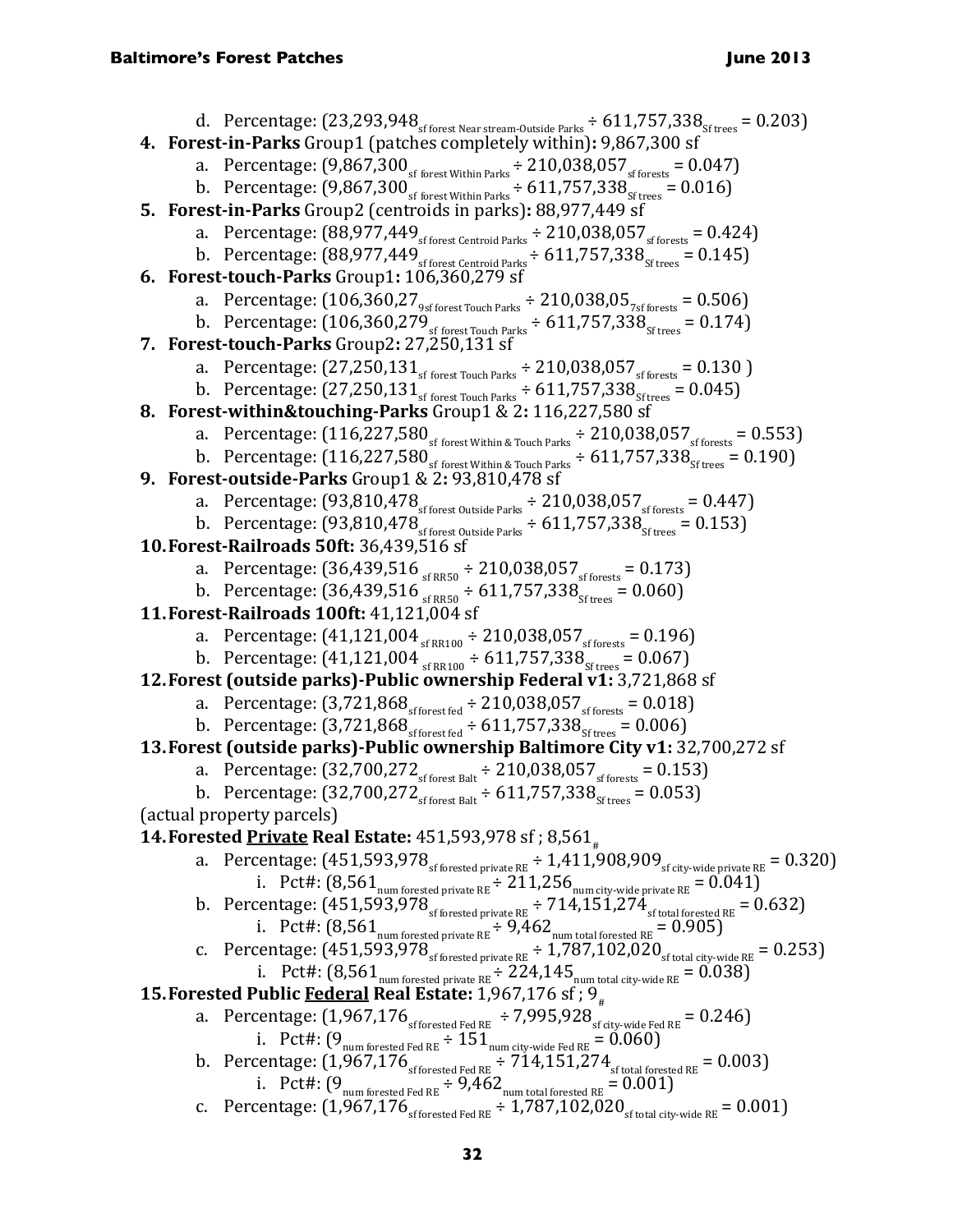i. Pct#:  $(9_{\text{num forested Fed RE}} \div 224,145_{\text{num total city-wide RE}} = 0.000004)$ **16. Forested Public Baltimore Real Estate:** 260,590,120 sf; 892. a. Percentage:  $(260,590,120)$ <sub>sf forested Balt RE</sub>  $\div$  367,197,182<sub>sf city-wide Balt RE</sub> = 0.710) i. Pct#:  $(892_{\text{num forested Balt RE}} \div 12,738_{\text{num city-wide Balt RE}} = 0.070)$ b. Percentage:  $(260,590,120)$ <sub>sf forested Balt RE</sub>  $\div 714,151,274$ <sub>sf total forested RE</sub> = 0.365) 1. PCt#:  $(892_{\text{num forested Balt RE}} \div 9,462_{\text{num total forested RE}} = 0.094$ ) c. Percentage:  $(260,590,120)$ <sub>sf forested Balt RE</sub>  $\div 1.787,102,020$ <sub>sf total city-wide RE</sub> = 0.146) i. Pct#:  $(892_{\text{num forested Balt RE}} \div 224.145_{\text{num total city-wide RE}} = 0.004)$ **17. Forested Real Estate which Abutt a stream:** 362,575,197 sf; 788. a. Percentage:  $(362,575,197)$ <sub>sf forested abutt stream RE</sub>  $\div$  375,193,111<sub>sf city-wide public RE</sub> 0.966) i. Pct#:  $(788_{\text{num forested about stream RE}} \div 12{,}889_{\text{num city-wide public RE}} = 0.061)$ ii. public = federal + baltimore stats b. Percentage:  $(362,575,197)$ <sub>sf forested abutt stream RE</sub>  $\div$  1,411,908,909<sub>sf city-wide private RE</sub> = 0.257) i. Pct#:  $(788_{\text{num forested about stream RE}} \div 211,256_{\text{num city-wide private RE}} = 0.004$ c. Percentage:  $(362,575,197)$ <sub>sf forested abutt stream RE</sub>  $\div 714,151,274$ <sub>sf total forested RE</sub> = 0.508) i. Pct#:  $(788_{\text{num forested abutt stream RE}} \div 9,462_{\text{num total forested RE}} = 0.083)$ d. Percentage:  $(362, 575, 197)$  sf forested abutt stream RE  $\div 1,787,102,020$  sf total city-wide RE 0.203) i. Percentage:  $(788_{\text{num forested about stream RE}} \div 224,145_{\text{num total city-wide RE}} = 0.004)$ e. Percentage:  $(196,256,936)$ <sub>sf forested abutt stream private RE</sub>  $\div 451,593,978$ <sub>sf forested private RE</sub> = 0.435) i. Pct#:  $(542_{\text{num forested abutt stream private RE}} \div 8,561_{\text{num forested Private RE}} = 0.063$ f. Percentage:  $(166,318,261)$  or stream public RE  $\pm 262,557,296$  or forested public RE = 0.633) i. Pct#:  $(246_{\text{num forested about stream public RE}} \div 901_{\text{num forested public RE}} = 0.273)$ **18.Forested Real Estate which have no improvement (i.e. no homes):** 166,265,724 sf; 2,216 $_{\ast}$ a. Percentage:  $(166, 265, 724$ <sub>sf forested NOimprv RE</sub>  $\div$  375,193,111<sub>sf city-wide public RE</sub> = 0.443) i. Pct#:  $(2,216)$ <sub>num forested NOimprv RE</sub>  $\div$  12,889<sub>num city-wide public RE</sub> = 0.172) ii. public = federal + baltimore stats b. Percentage:  $(166, 265, 724)$ <sub>sf forested NOimpry RE</sub>  $\div 1,411,908,909$ <sub>sf city-wide private RE</sub> 0.118) 1. PCt#:  $(2,216_{\text{num forested NOimprv RE}} \div 211,256_{\text{num city-wide private RE}} = 0.010$ c. Percentage:  $(166,265,724$ <sub>sf forested NOimpry RE</sub>  $\div$  714,151,274<sub>sf total forested RE</sub> = 0.233) i. Pct#:  $(2,216_{\text{num forested Noimprv RE}} \div 9,462_{\text{num total forested RE}} = 0.234)$ d. Percentage:  $(166, 265, 724)$ <sub>sf forested NOimprv RE</sub>  $\div 1,787,102,020$ <sub>sf total city-wide RE</sub> = 0.093) i. Percentage:  $(2,216)$ <sub>num forested NOimprv RE</sub> ÷  $224,145$ <sub>num total city-wide RE</sub> =  $0.010$ ) e. Percentage:  $(93,608,439)$  sf forested NOimprv private RE  $\div 451,593,978$  sf forested private RE 0.207) i. Pct#:  $(1.554_{\text{num forested NOimprv private RE}} + 8.561_{\text{num forested Private RE}} = 0.182$ f. Percentage:  $(72,657,286)$ <sub>sf forested NOimprv public RE</sub>  $\div 262,557,296$ <sub>sf forested public RE</sub> 0.277) i. Pct#:  $(662_{\text{num forested NOimprv public RE}} \div 901_{\text{num forested public RE}} = 0.735)$